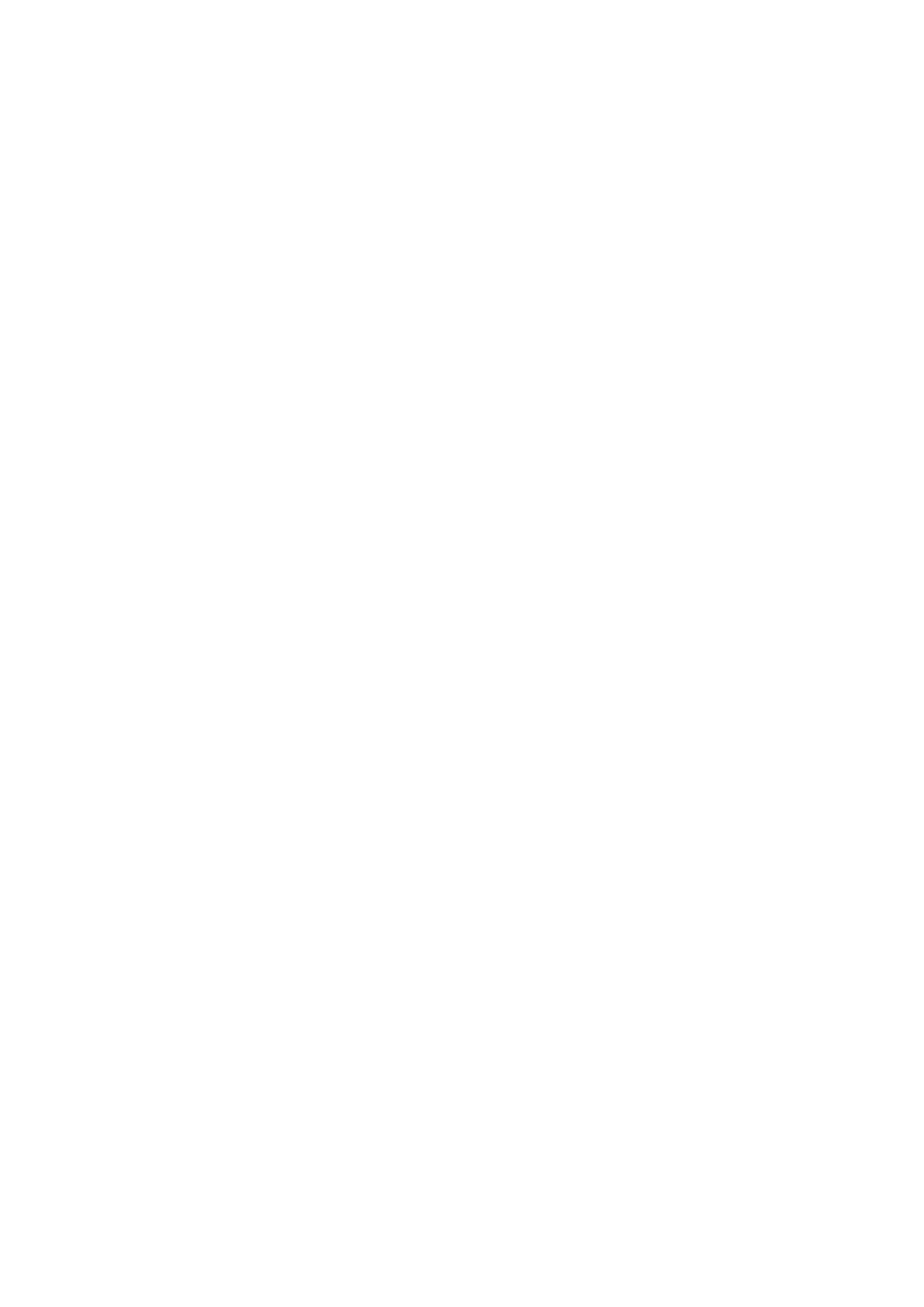

Department<br>for Work &<br>Pensions

# Client Funds Account 2020/21

## 2012 Child Maintenance Scheme

Presented to the House of Commons pursuant to Section 7 of the Government Resources and Accounts Act 2000

Ordered by the House of Commons to be printed 16 December 2021

HC 922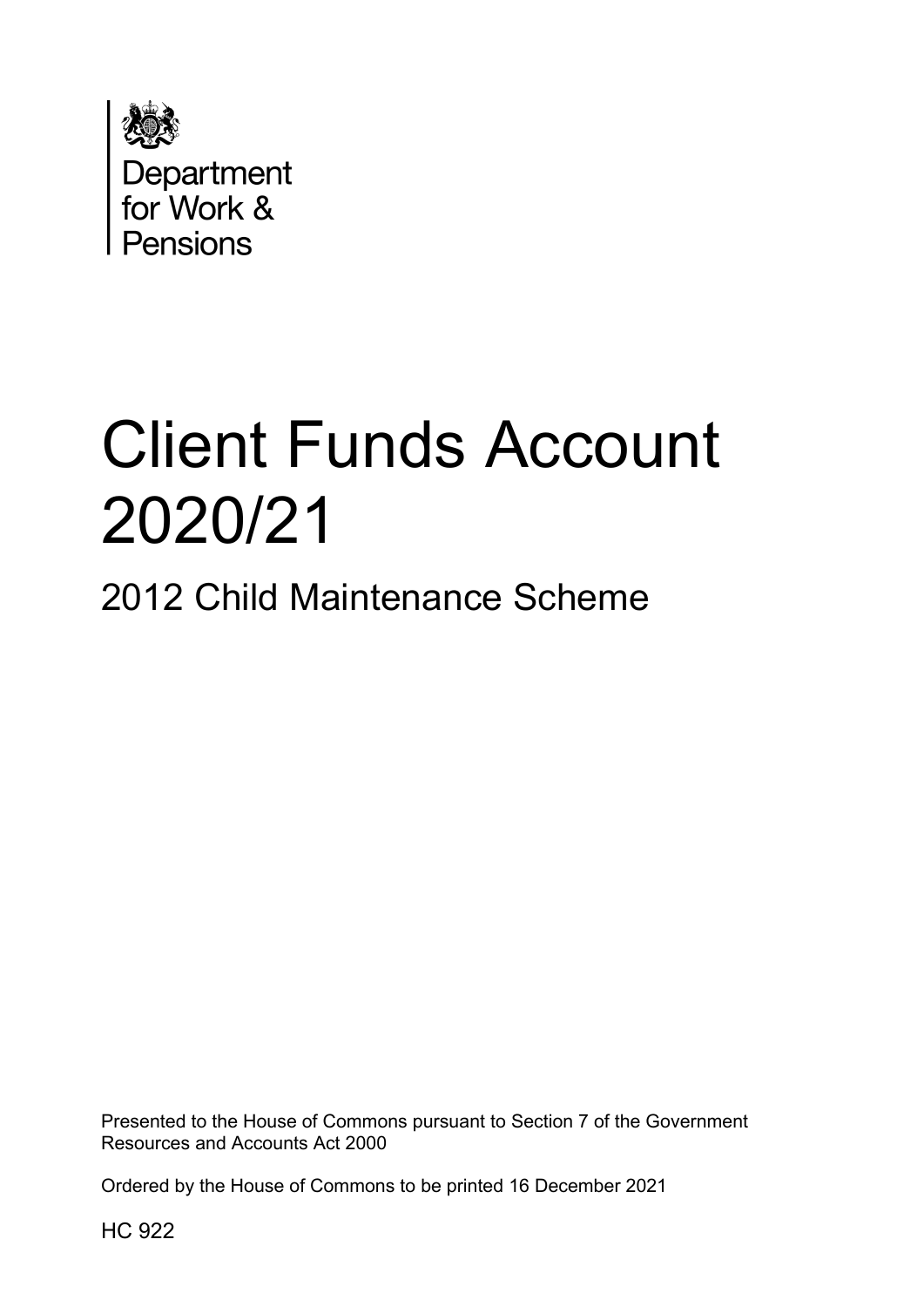

© Crown copyright 2021

This publication is licensed under the terms of the Open Government Licence v3.0 except where otherwise stated. To view this licence, visit [nationalarchives.gov.uk/doc/open-government-licence/version/3.](http://www.nationalarchives.gov.uk/doc/open-government-licence/version/3)

Where we have identified any third party copyright information you will need to obtain permission from the copyright holders concerned.

This publication is available at [www.gov.uk/official-documents.](https://www.gov.uk/government/publications)

Any enquiries regarding this publication should be sent to us at:

Finance Director General's Office 5th Floor, Caxton House 6-12 Tothill Street London SW1H 9NA

ISBN 978-1-5286-3039-9 E02696738 12/21

Printed on paper containing 75% recycled fibre content minimum

Printed in the UK by HH Associates Ltd. on behalf of the Controller of Her Majesty's Stationery Office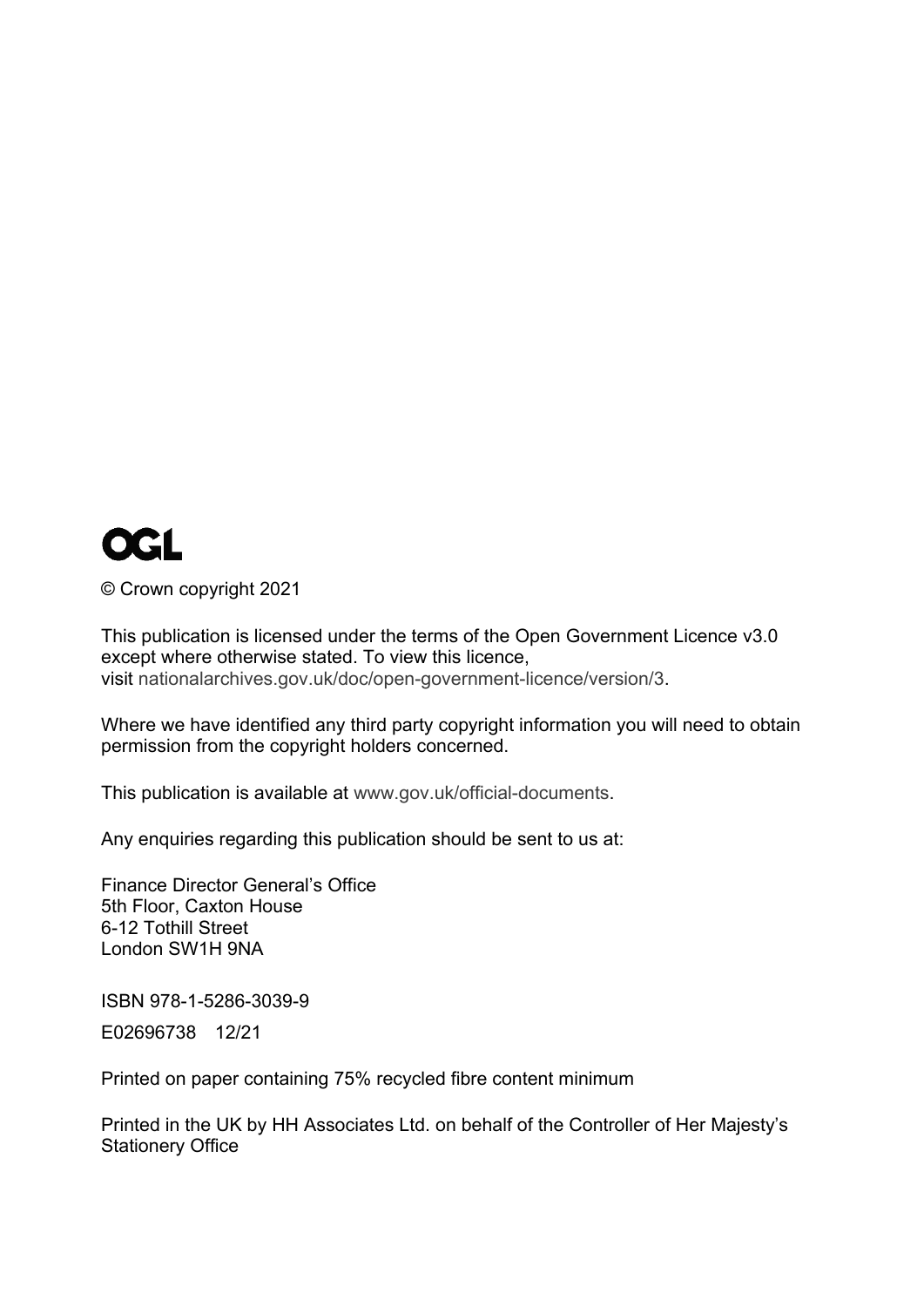## **Contents**

| Foreword                                                                                    | 3  |
|---------------------------------------------------------------------------------------------|----|
| 1 Background                                                                                | 4  |
| 2 Performance during 2020/21                                                                | 6  |
| 3 Statement of Accounting Officer's responsibilities                                        | 12 |
| 4 Governance Statement                                                                      | 13 |
| 5 The Certificate and Report of the Comptroller and Auditor General to the House of Commons | 17 |
| 6 Financial Statements                                                                      | 22 |
| 7 Notes to the account for the year ended 31 March 2021                                     | 23 |
| 8 Events after the reporting date                                                           | 25 |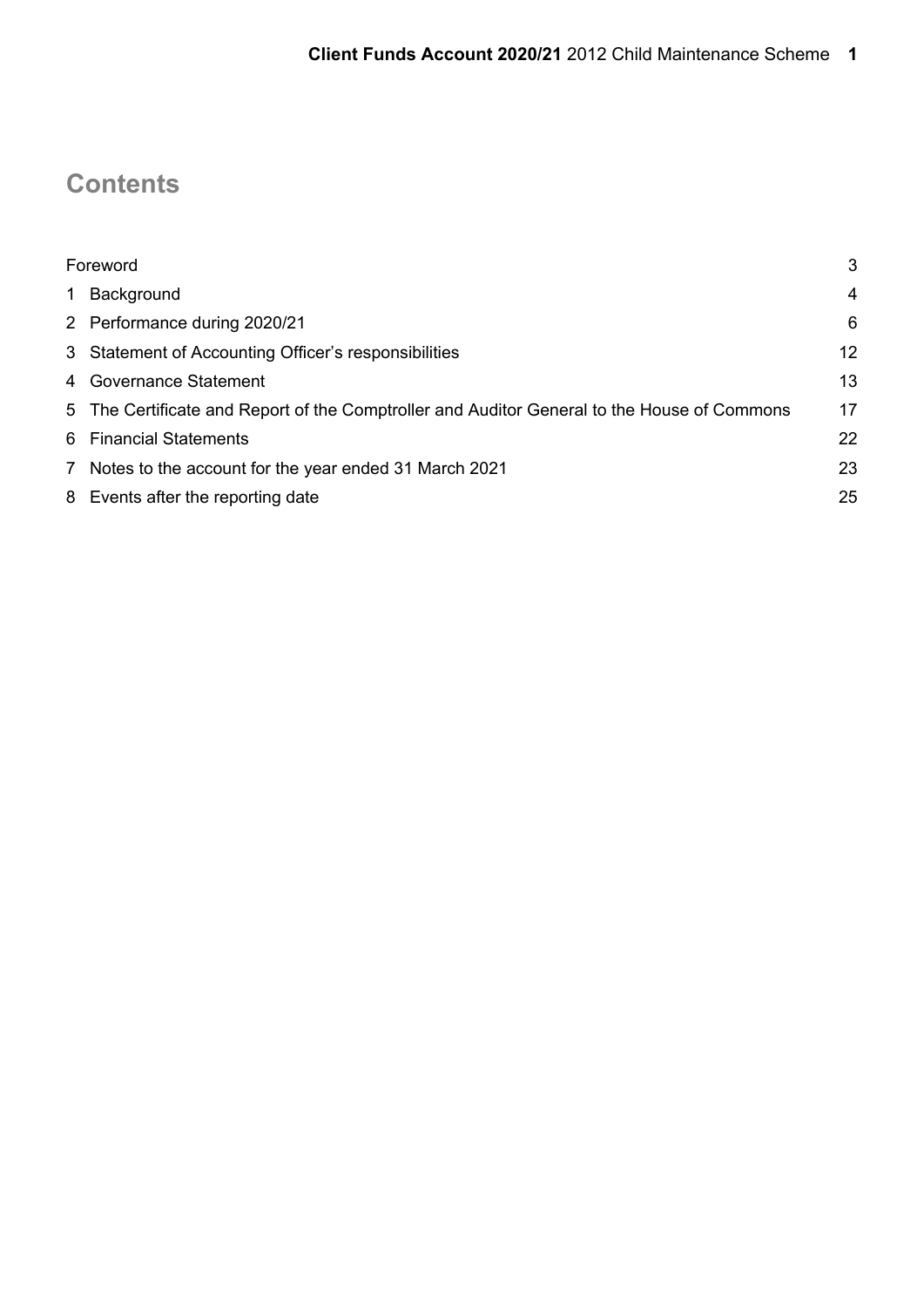**Client Funds Account 2020/21** 2012 Child Maintenance Scheme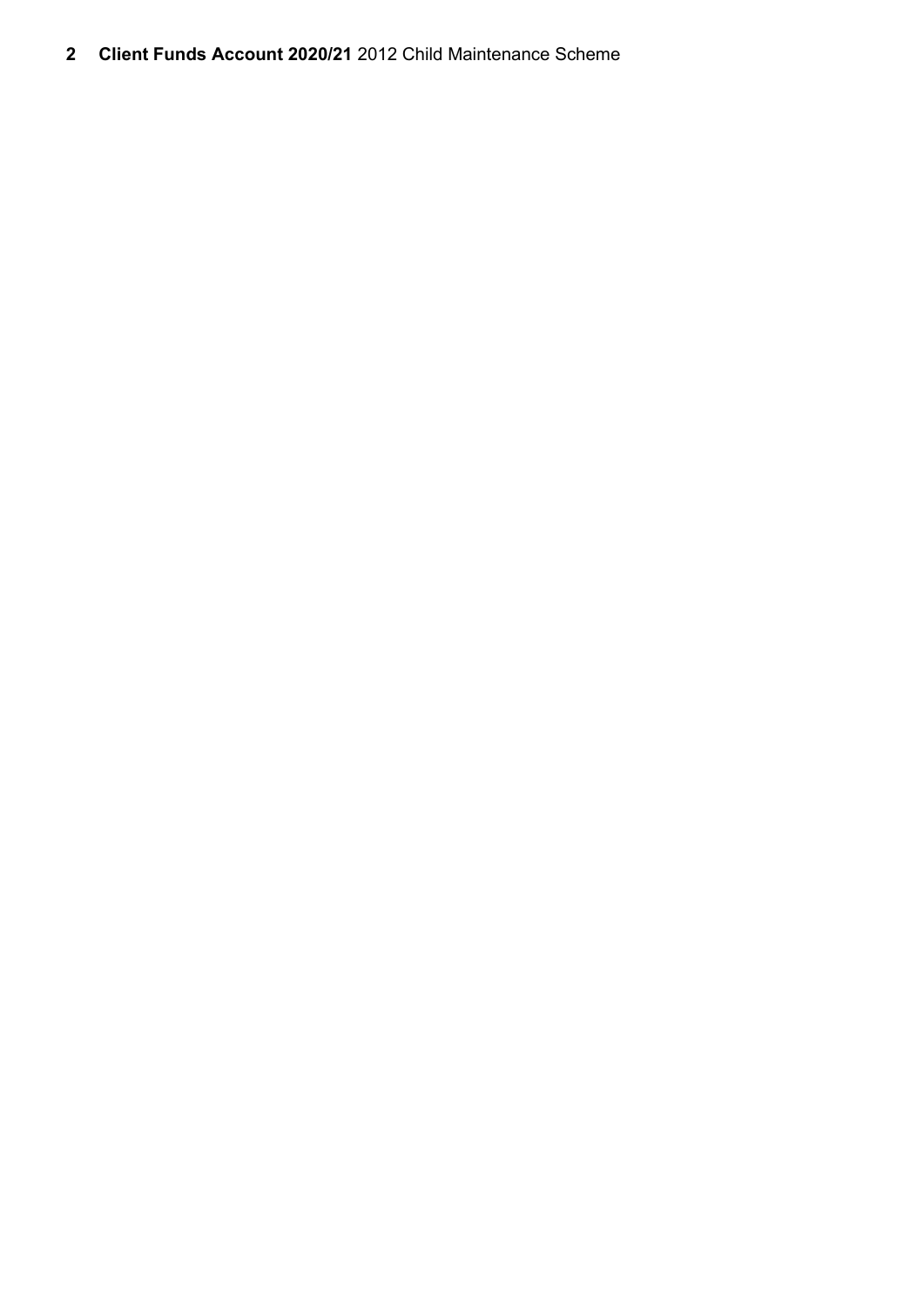### **Foreword**

The Department for Work and Pensions (the Department, DWP) is responsible for the management of client funds relating to both the 2012 statutory child maintenance scheme operated by the Child Maintenance Service (CMS) and 1993 and 2003 schemes which were originally delivered by the Child Support Agency (CSA), collectively known as the Child Maintenance Group (CMG).

The Department provides a Child Maintenance system that supports separated parents to work together to set up family-based child maintenance arrangements. Where this is not possible, it provides access to an effective and efficient CMS to ensure separated parents contribute towards the upkeep of their children.

CMG has responsibility for the management of client funds collected through the statutory service. Child Maintenance assessed under the CMS 2012 scheme and CSA arrears only cases are managed on the CMS computer system (CMS system) launched in 2012.

These schemes support children by arranging maintenance and where the collection service is used, paying funds obtained from the Paying Parent (PP) to the Receiving Parent (RP) after relevant charges have been deducted.

The running costs of CMG are charged to the Department<sup>1</sup> and reported in the DWP Annual Report and Accounts. However, for Client Funds, CMG acts purely as custodian and the Department is required, by HM Treasury under section 7(1) and (2) of the Government Resources and Accounts Act 2000, to publish a Client Funds Account, which is separate from the accounts for the rest of the Department's activities.

This account reports on the 2012 statutory scheme, with the 1993 and 2003 statutory schemes being reported in a separate publication. This provides more clarity for the reader and allows the Comptroller and Auditor General to provide an independent opinion on each of the Accounts.

The opinions for this account are given by the Comptroller and Auditor General in the audit certificate. Since 2016/17, the accuracy with which DWP caseworkers assessed child maintenance has been at a level where an unmodified opinion has been issued on the regularity of receipts and payments for the 2012 child maintenance scheme. In spite of the challenges to the business resulting from the pandemic, the Department has seen accuracy improve during this financial year.

The Comptroller and Auditor General has issued an unmodified opinion on the Account for 2020/21. The Comptroller and Auditor General's opinion on whether the accounts properly present receipts, payments, balances and arrears and have been properly prepared is, as in previous years, unqualified.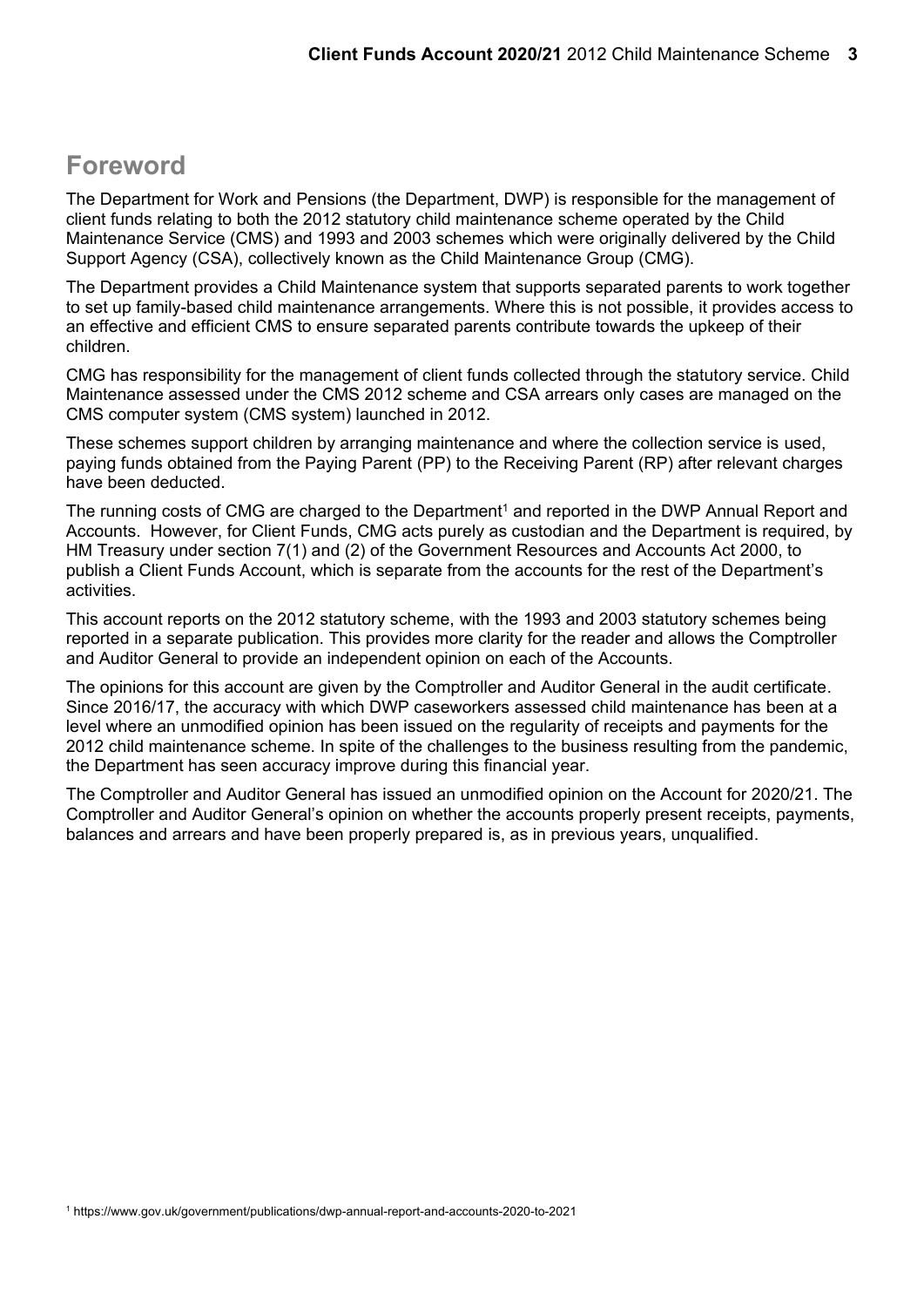## **1 Background**

Both parents are responsible for the costs of raising their children, even if they do not see them. The Department provides tools and support for parents to set up an arrangement that works for them and they may make their own private family-based arrangement with little or no government help at all. A child maintenance calculator is available online to estimate what might be a reasonable amount of child maintenance to pay.

The Department also recognises that not all parents are in a position to come to such collaborative arrangements and may need extra help. The CMS provides the statutory child maintenance scheme where parents are unable to work together or where the absent parent will not meet their responsibility to pay maintenance for their children voluntarily.

The Department is also implementing (in England) a Programme to reduce parental conflict, integrating evidence-based interventions into local services to support disadvantaged and workless families through the Reducing Parental Conflict Programme<sup>2</sup>. Whilst not part of the CMG portfolio, the outcomes from the programme will support CMG's objectives.

Before accessing the statutory child maintenance scheme, separated parents are required to contact Child Maintenance Options, a free service that provides impartial information and support to help them make informed choices about their child maintenance arrangements. In August 2019 an online Options service was launched, which continues to be reviewed and improved.

Within the statutory scheme, the CMS operate two service types: Direct Pay and Collect and Pay.

For the Direct Pay service, the CMS calculates the amount of child maintenance that a PP must pay and the case is managed on the CMS system, but parents must agree between themselves how the money will be paid: the CMS provides the calculation and no further use of the service is required. CMS review the maintenance calculation every year to ensure the amount of maintenance assessed is correct. Direct Pay can be chosen by either parent with the other's agreement.

For the Collect and Pay service, the CMS calculates the amount of child maintenance, then collects the payment from the PP and pays it to the RP. Clients must pay fees for using the Collect and Pay Service. The PP must pay 20% on top of the maintenance amount due, whilst the RP has 4% deducted of the maintenance amount. Collect and Pay is used in circumstances where the PP has failed to pay maintenance or has indicated that they are unwilling to pay.

Receipts and Payments reported in these accounts relate only to Collect and Pay cases. Direct Pay Cases are not included as CMG is not involved as parents arrange payments themselves.

Child maintenance has undergone major reform in the last decade with the creation of the CMS and the closure of the CSA. This has ended the 'default' nature of the old service, with collaboration between separated parents at the centre of the reforms, enabling delivery of an effective, efficient statutory scheme.

These reforms are now concluding and all CSA cases with a current liability (requirement to pay child maintenance) were closed by the end of 2018; parents were encouraged to contact Child Maintenance Options for advice on setting up a new child maintenance arrangement.

Arrears only cases were, subject to criteria agreed after public consultation $^3$ , either written off or addressed through representation; a process where clients are contacted and asked if they wanted the Department to make a last attempt at collection.

All live cases, irrespective of the scheme they were assessed under, are now managed by a single more efficient system allowing the CMS to focus efforts on supporting those parents most in need and collecting money that will benefit today's children. Under the CMS, the Department has stronger collection and enforcement powers – for example, it can apply to the courts to disqualify non-compliant

<sup>2</sup> https://www.gov.uk/government/collections/reducing-parental-conflict-programme-and-resources

<sup>3</sup> https://www.gov.uk/government/publications/child-maintenance-compliance-and-arrears-strategy-2018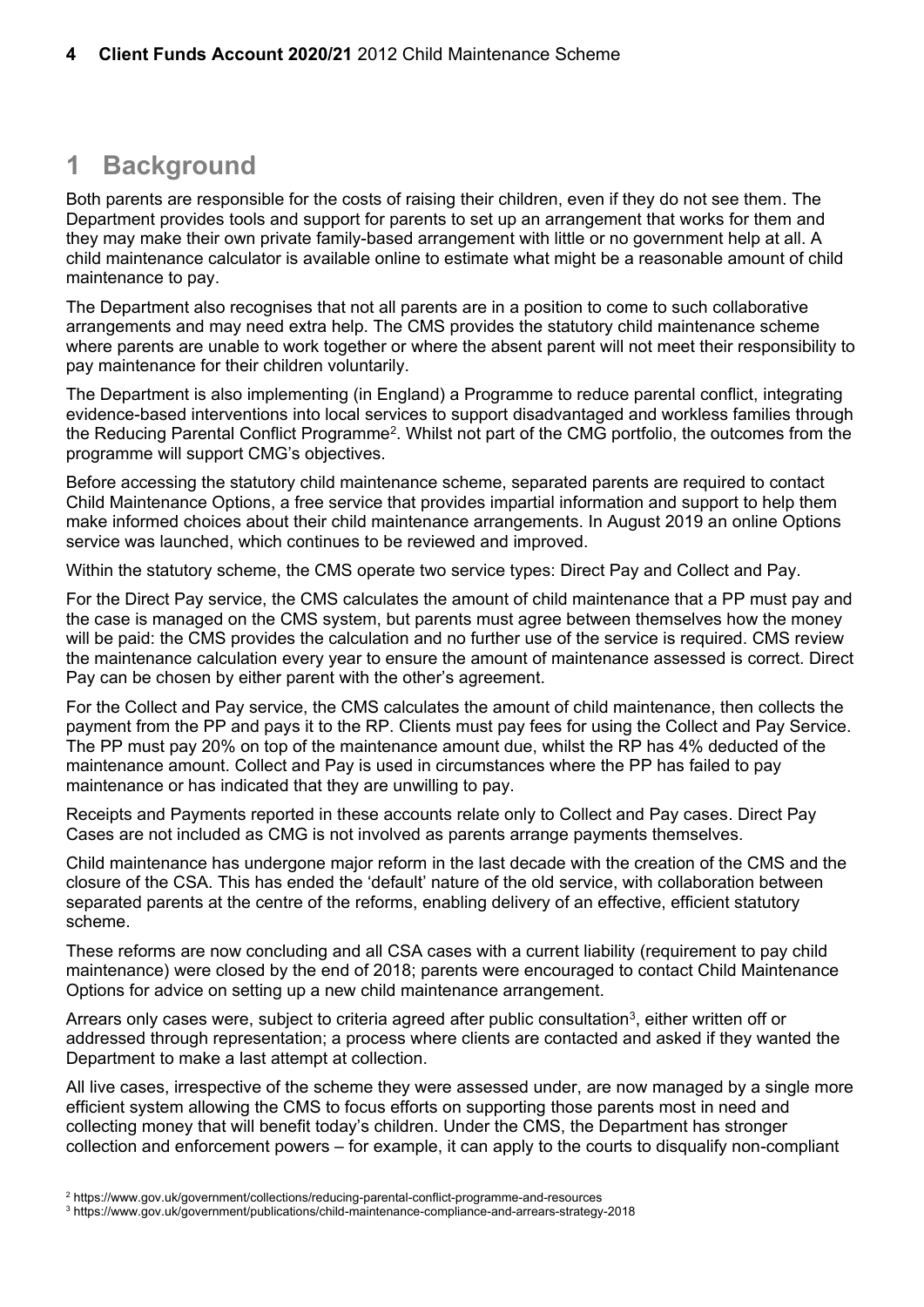parents from holding a UK passport. This has resulted in the collection of arrears where other enforcement actions have been exhausted and demonstrates that the CMS will take a strong stance against persistent non-compliance.

#### **1.1 Impact of Covid-19**

As part of the Departments' Covid-19 response, 1,500 CMS staff were redeployed to front line services to support the increase in Universal Credit (UC) claimants during the early days of the pandemic. To facilitate this, CMS operated a minimum service, making a number of temporary service easements. Including:

- Only accepting applications online
- Accepting verbal evidence for a range of change of circumstances
- Pausing all enforcement activity
- Pausing all CSA case closure activity on representation

In addition, the following temporary changes to the service were introduced:

- **New applications:** Effective dates set for a maintenance claim and provisional calculations sent to parents in order to get child maintenance into payment as quickly as possible.
- **Calculation:** The time period for reconsidering a PP's maintenance liability on the basis of a change in income was reduced from 12 weeks to 2 weeks. This was intended to help reduce the short-term financial pressure experienced by many paying parents.
- **Changes of Circumstance:** Updated guidance on telephone and online services to encourage parents to report changes online where possible.
- **Deduction from Earnings Orders (DEOs):** CMS imposed DEOs where appropriate, but did not pursue businesses that were unable to implement them.
- **Income reduction:** In response to a drop in income, CMS advised PP's to reduce their payments and then retrospectively amended maintenance calculations to reflect this income change.

From July 2020, the CMS began to reinstate its core levels of service delivery, with almost all staff returning from redeployment by September 2020. As part of the recovery, the CMS continued with a reduced telephone service, encouraging customers to contact them via their self-service Child Maintenance account in the first instance.

The CMS also stepped up effort on the recovery and enforcement of outstanding arrears by reviewing all non-paying cases, ensuring cases were up to date, with outstanding changes actioned and arrears balances corrected. Between September 2020 and December 2020 CMG were able to secure Court hearings for approximately 95% of cases that were put on hold during the period of minimum service and Enforcement agent cases were once again being actively addressed. By January 2021 collections from enforcement activities were back to pre-pandemic levels, and they have remained strong with collections matching best ever levels.

The impacts of the pandemic on performance will continue to be closely monitored as furlough ends and CMG will respond accordingly by building on the measures implemented, encouraging customers to make their own arrangements and interacting with the Department online.

#### **1.2 Transformation**

With the completion of the Compliance and Arrears Programme, CMG has shifted its focus to look at how it can deliver services with increasing effectiveness and efficiency. The Transformation programme began as a result of the shift in service offering during Covid-19, with a view to optimise the use of digital channels and self-service by our clients.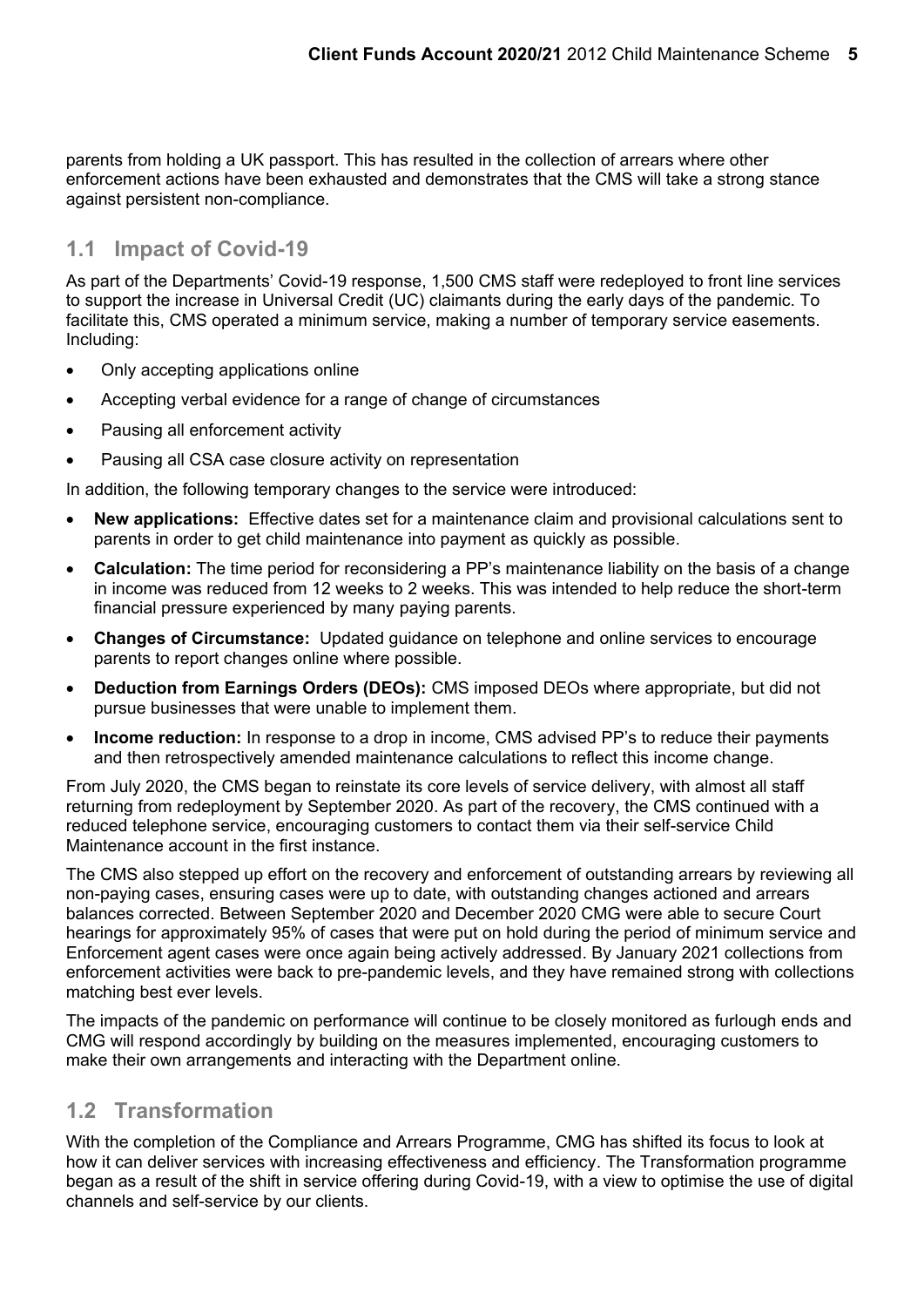It is a three-year programme of change to explore new ways to improve, streamline and deliver a more modern, caring service for less, placing children at the heart of what we do.

In response to the changing demographics of our customers, we have embraced digital technology and have previously successfully implemented online services including 'My Child Maintenance Case' and 'Apply Online'. Under Transformation, changes have been made to these services to increase the functionality available to customers.

As part of our drive to deliver better customer service, improved response times and operational efficiencies, customers are encouraged to use their digital account: My Child Maintenance Case, where practical, to report changes, get updates on progress and make card payments. We currently communicate with our customers by telephone, post, SMS and My Child Maintenance Case.

## **2 Performance during 2020/21**

#### **2.1 Caseload**

The CMS caseload at 31 March 2021 including both the Collect and Pay and the Direct Pay services was 548,000 (March 2020, 515,600). This was an increase of 6% since 31 March 2020 and includes cases that closed on the old CSA schemes where those parents subsequently made applications to CMS. 185,900 CSA cases which had their liability ended during CSA case closure, subsequently made an application to the Child Maintenance Service.

Of the Collect and Pay caseload, 72% (2019/20, 68%) of case groups were contributing towards their current liability, the highest compliance level recorded since the 2012 scheme began. This improvement is a result of the continuation of a concept known as 'Total Enforcement' which ensures everyone in CMG takes appropriate action throughout the lifecycle of a case to drive compliance and secure money for children.

At March 2021, 769,600 children were covered by the CMS: 498,700 through Direct Pay arrangements and 263,300 by arrangements through the Collect and Pay Service. Cases covering 7,600 children had not been assigned as parents were considering which service to use or were in the process of changing service. If payments are not being made by parents using Direct Pay, the RP can ask the CMS to step in, the case is changed to Collect and Pay and fees are charged.

As at 31 March 2021, 63% of PP's were using Direct Pay and 36% the Collect and Pay Service; 1% of new applications, were still to be assigned.

In the last year, the Department estimates that £972.7 million (2019/20, £933.8 million) was paid between parents. These figures include both funds paid via the Department and voluntary payments where a payment is made directly to the RP by the PP. This estimate assumes that Direct Pay payments due are paid in full and on time by the PP.

The totals comprise:

- £783.6 million through Direct Pay (2019/20, £742.2 million) and,
- £189.1 million<sup>4</sup> through Collect and Pay (2019/20, £191.6 million).

Receipts quoted within Sections 2.3.1 (£170.4 million) relate only to those collected by the Department.

<sup>&</sup>lt;sup>4</sup> Although maintenance was arranged utilising the Collect and Pay service, not all payments were received via the Department's collection service as clients can still choose to pay directly.

Additionally, clients with unpaid maintenance using the Collect and Pay service can choose to switch to the Direct Pay service. When this happens, the Paying Parent continues to pay any outstanding maintenance to the Receiving Parent, however payments are made directly to the Paying Parent, rather than via the Department.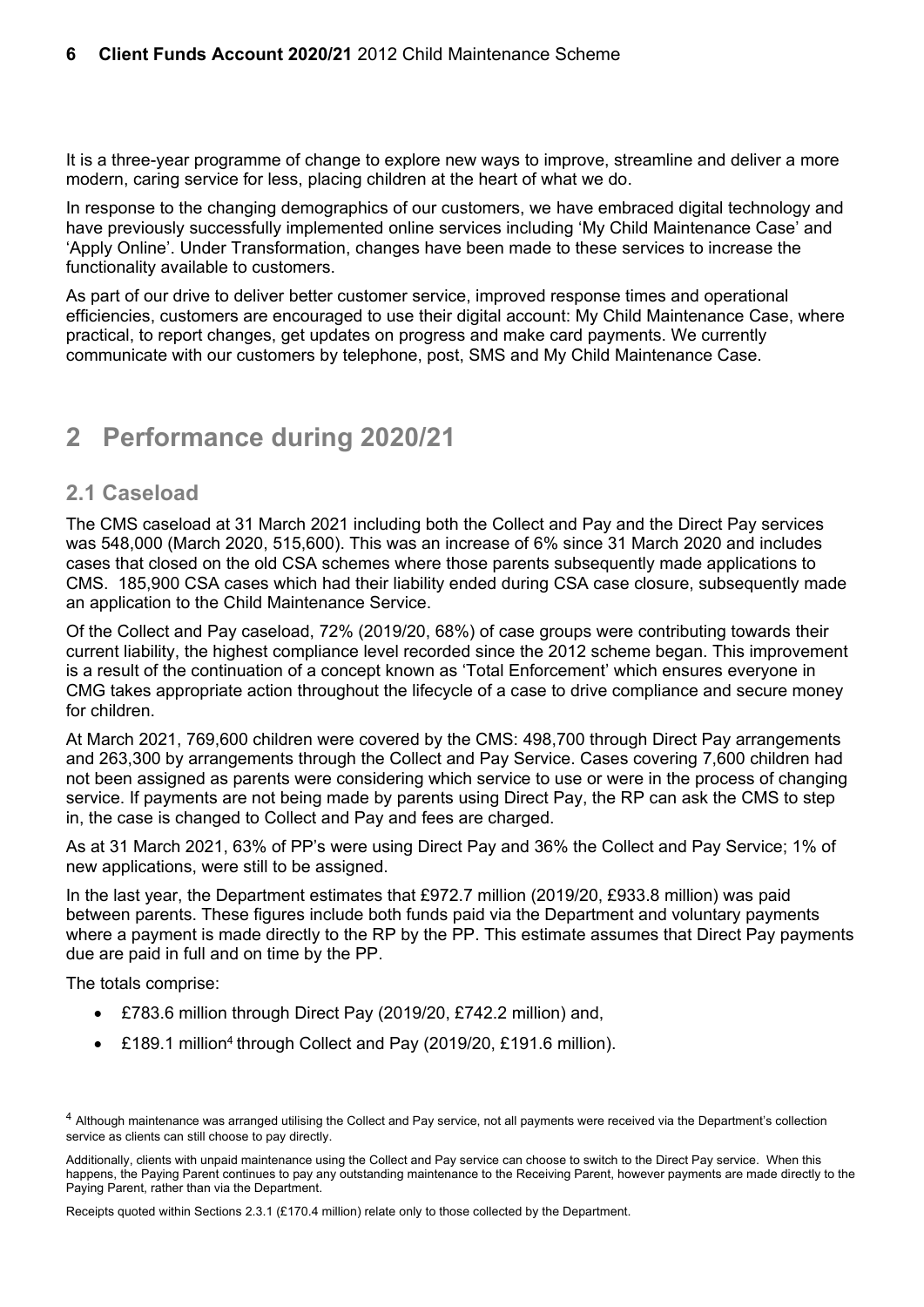Since the start of the CMS 2012 scheme, the Department estimates that £4,142.0 million (March 2020, £3,169.3 million) has been paid between parents.

#### **2.2 Direct Pay**

While payments made through Direct Pay do not flow through the Client Funds bank account, they are a key part of the reforms.

Parents who choose Direct Pay are advised to keep a record of payments in case there are problems. Where payments due under Direct Pay are reported as missed, both clients are asked to provide evidence of the missed payment to the CMS. In cases where it is deemed the PP has not paid or is unlikely to pay, the case may be changed to Collect and Pay where enforcement tools are available to re-establish compliance and recover any outstanding unpaid maintenance, including any accumulated while the case was classed as Direct Pay. Unless advised otherwise, the Department assumes Direct Pay payments due are paid in full, and on time, by the PP.

#### **2.3 Collect and Pay**

#### **2.3.1 Receipts and payments of child maintenance**

During 2020/21, 2.2 million (2019/20, 2.1 million) individual receipts were received totalling £170.4 million (2019/20, £173.1 million) and 2.0 million (2019/20, 2.0 million) individual payments were made to RPs with a total value of £165.4 million (2019/20, £167.0 million). All receipts and payments are made electronically. The total value of receipts and payments in 2020/21 were less than in 2019/20 – primarily due lower average Paying Parent income resulting from the impacts of the Covid pandemic – for example, due to the furlough scheme, and more parents claiming benefit.

Overall in 2020/21, less funds were paid out than were received, due to timing differences and due to the value of refunds to Employers and PPs. Maintenance monies received are paid to RPs as quickly as possible, subject to normal banking clearance cycles, if a method of payment has been supplied by the RP. There are occasions where funds are pending allocation to a case or have been received slightly in advance of when they are due. This led to the CMS holding a cash balance at 31 March 2021 of £11.3 million, equating to 5% of the funds received during the year (31 March 2020, £11.8 million, 5%).

#### **2.3.2 Unpaid maintenance**

In addition to reporting the receipts and payments of child maintenance, the Department is required to report on amounts that PP's owe to RP's. This totalled £408.5 million at 31 March 2021 (31 March 2020, £354.3 million).

Included in the unpaid maintenance balances is an element which has not yet been requested from the PP. This occurs because there is a short period between the date of the claim and the first payment being scheduled for payment. At 31 March 2021, this was £3.9 million (31 March 2020, £4.2 million).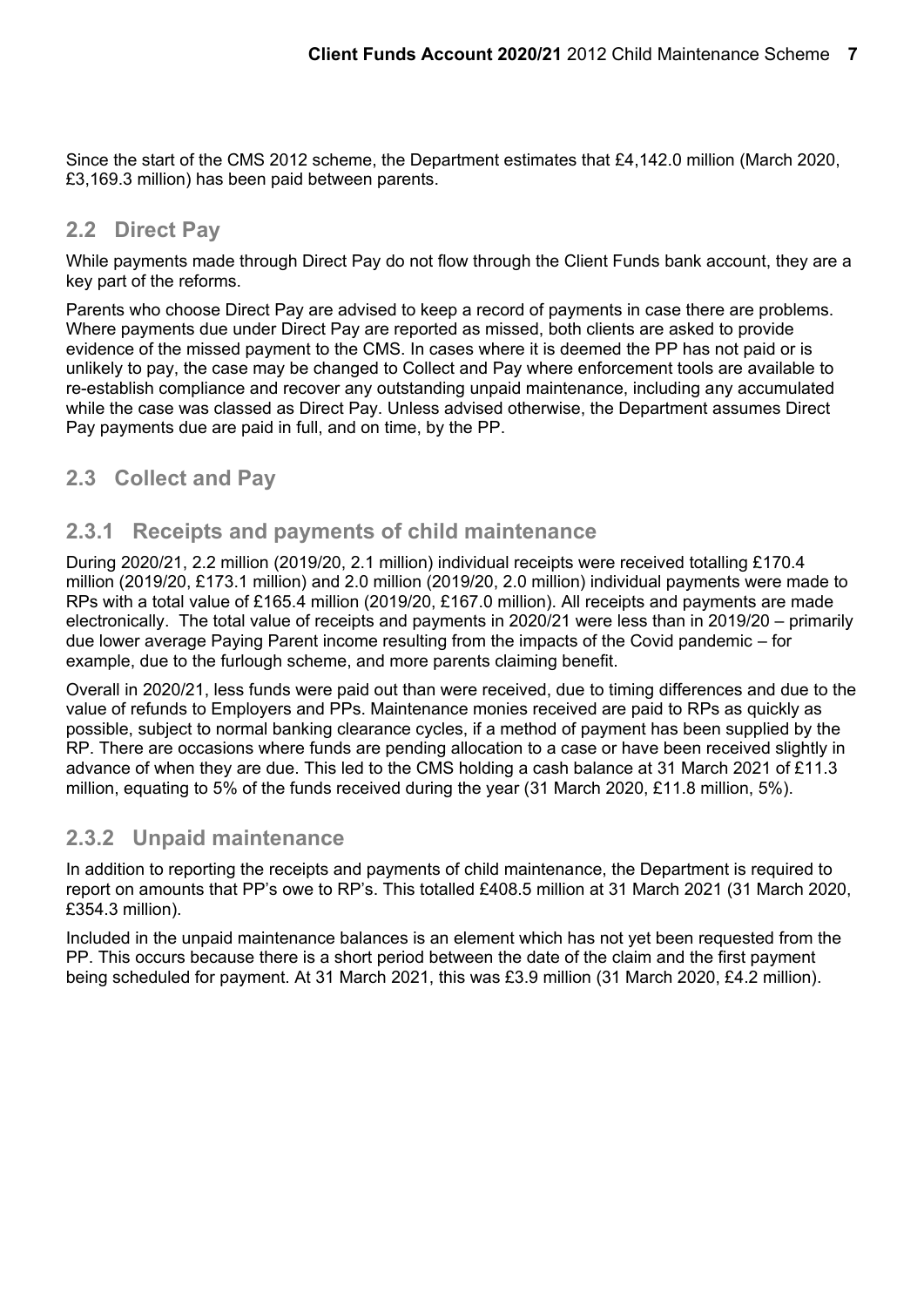#### **8 Client Funds Account 2020/21** 2012 Child Maintenance Scheme

| <b>Table 1:</b> Maintenance owing as a proportion of the cumulative<br>maintenance raised, including money due to have been paid by |               |
|-------------------------------------------------------------------------------------------------------------------------------------|---------------|
| Direct Pay, at March <sup>5</sup> :                                                                                                 | $\frac{0}{0}$ |
| 2021                                                                                                                                | 8.9           |
| 2020                                                                                                                                | 9.9           |
| 2019                                                                                                                                | 10.8          |
| 2018                                                                                                                                | 12.1          |
| 2017                                                                                                                                | 12.5          |
| 2016                                                                                                                                | 13.3          |
| 2015                                                                                                                                | 17.1          |

At 31 March 2021, 8.9% of child maintenance arranged since the start of the 2012 scheme was outstanding. This measure, which includes unpaid maintenance transferred from Direct Pay if a case has changed service type, has shown a continuous improvement since 2015 and reduced by 8.2% overall.

We expect this trend to continue as the Total Enforcement culture continues to be embedded with caseworkers, coupled with the Regulations which came into force in December 2018.

When a payment is missed, the CMS contacts the PP to find out why they have not paid and arranges for them to pay what they owe or informs them about possible enforcement action if they do not pay. If the PP is using the Collect and Pay service, this will happen automatically. If the parents are paying child maintenance using Direct Pay, the RP can request that the CMS take action. The CMS can collect unpaid child maintenance in a number of ways. This includes:

- Taking money from the PP's earnings through a deduction from earnings order/request. The CMS will tell the PP's employer how much to take from their wages. The employer must then pass on the money or they can be taken to court.
- Taking money directly from the PP's bank or building society account by deduction order, including from Joint, Business and Partner accounts linked to the PP.
- Taking the PP to court. The courts can grant liability orders which allow the parent to be referred to Enforcement Agents who could sell property to pay the unpaid maintenance and any costs. The courts can also apply a charging order which secures the debt against a property and ultimately force the parent to sell property through an order for sale, using the money to pay off the unpaid maintenance. If these methods fail, the CMS can apply for the courts to disqualify the parent from driving, send them to prison or confiscate the passports of non-compliant PPs.

Funds received through enforcement actions continue to increase month on month.

In addition, an increasing level of referrals are being made to the Financial Investigations Unit to check that the right amount of child maintenance is being paid. These investigations can be criminal investigations to gather evidence to help decide if a parent can be charged using the Crown Prosecution Service. Investigations may also be carried out into why deduction from earning orders are not being successful in collecting child maintenance, and into complex earners who are parents with multiple income streams, company directors and the self-employed. In these cases, the parent may have some control over the way in which their income is paid and the amount of child maintenance they are meant to pay may not reflect the parent's true income. Further information can be found in the CMS statistical publication. <sup>6</sup>

<sup>&</sup>lt;sup>5</sup> Figures used in the calculation can be found in the CMS statistical publication - [https://www.gov.uk/government/collections/statistics-on-the-](https://www.gov.uk/government/collections/statistics-on-the-2012-statutory-child-maintenance-scheme)[2012-statutory-child-maintenance-scheme](https://www.gov.uk/government/collections/statistics-on-the-2012-statutory-child-maintenance-scheme)

<sup>6</sup> https://www.gov.uk/government/collections/statistics-on-the-2012-statutory-child-maintenance-scheme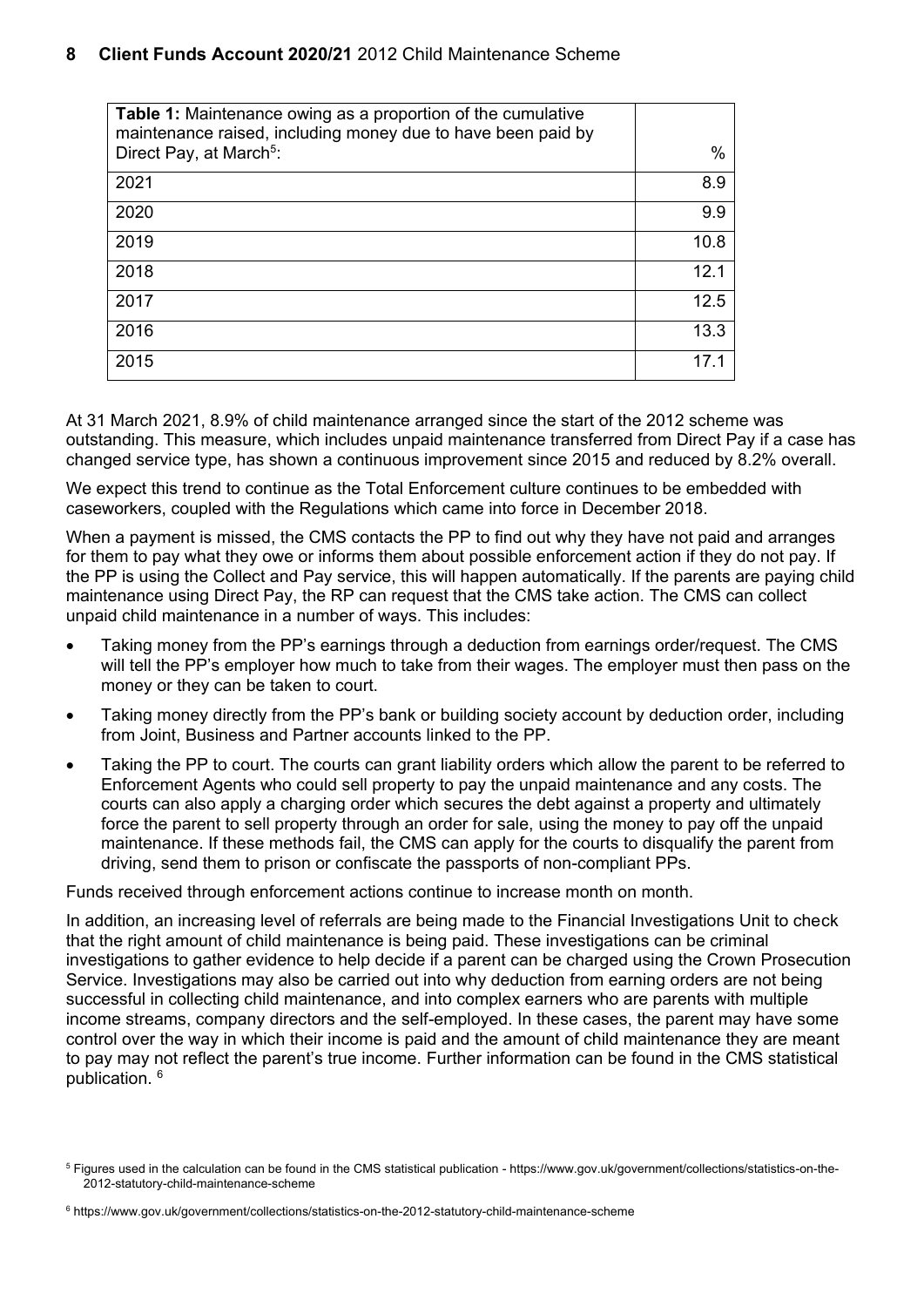#### **2.3.3 Collectability**

As the level of reported arrears continues to increase, the Department has considered the collectability of all unpaid maintenance.

During 2020/21, there has been a continuing improvement in collection rates using the strengthened enforcement powers that were introduced in December 2018. The Department continues to target unpaid maintenance of all ages and we continue to see a reduction in debt by year, even in the oldest debt categories. Cases are moved into enforcement and more reliable methods of payment such as deductions from earnings orders are promoted. This has contributed to an increasing trend year on year, and compliance, which measures the number of people paying as a proportion of the total with on-going maintenance due, standing at an all-time high of 72% for the quarter to 31 March 2021.

| Table 2: Analysis of unpaid maintenance by year<br>they originate: | As at 31<br>March 2020<br>$(\text{Em})$ | As at 31<br><b>March 2021</b><br>$(\text{Em})$ |
|--------------------------------------------------------------------|-----------------------------------------|------------------------------------------------|
| 2013/14                                                            | 0.8                                     | 0.7                                            |
| 2014/15                                                            | 5.8                                     | 5.1                                            |
| 2015/16                                                            | 15.4                                    | 13.3                                           |
| 2016/17                                                            | 36.5                                    | 31.6                                           |
| 2017/18                                                            | 68.1                                    | 58.3                                           |
| 2018/19                                                            | 99.6                                    | 84.7                                           |
| 2019/20                                                            | 128.1                                   | 106.1                                          |
| 2020/21                                                            |                                         | 108.7                                          |
| <b>Total (see Note: 7.4 Movements in unpaid</b><br>maintenance)    | 354.3                                   | 408.5                                          |

Although compliance is rising, not all parents are paying all that is due, as a result, unpaid maintenance balances are growing. To address this, 51.0% of the amount outstanding is being pursued through enforcement work and 6.9% is in surveillance (where a Paying Parent is currently unable to pay and enforcement action would not be appropriate at this time). We are actively collecting nearly 40% of scheduled payments.

| Table 3:                               | 19/20 |               | 20/21 |        |
|----------------------------------------|-------|---------------|-------|--------|
| <b>Unpaid Maintenance Categories</b>   | £m    | $\frac{0}{0}$ | £m    | $\%$   |
| Not due*                               | 4.2   | 1.2%          | 3.9   | 0.9%   |
| Scheduled and Paying                   | 135.6 | 38.3%         | 162.9 | 39.9%  |
| Enforcement                            | 182.8 | 51.6%         | 208.3 | 51.0%  |
| Surveillance                           | 27.7  | 7.8%          | 28.1  | 6.9%   |
| Pending allocation to a classification | 4.0   | 1.1%          | 5.3   | 1.3%   |
|                                        | 354.3 | 100.0%        | 408.5 | 100.0% |

\*Not due relates to liabilities that have been charged but where the client is not yet due to pay.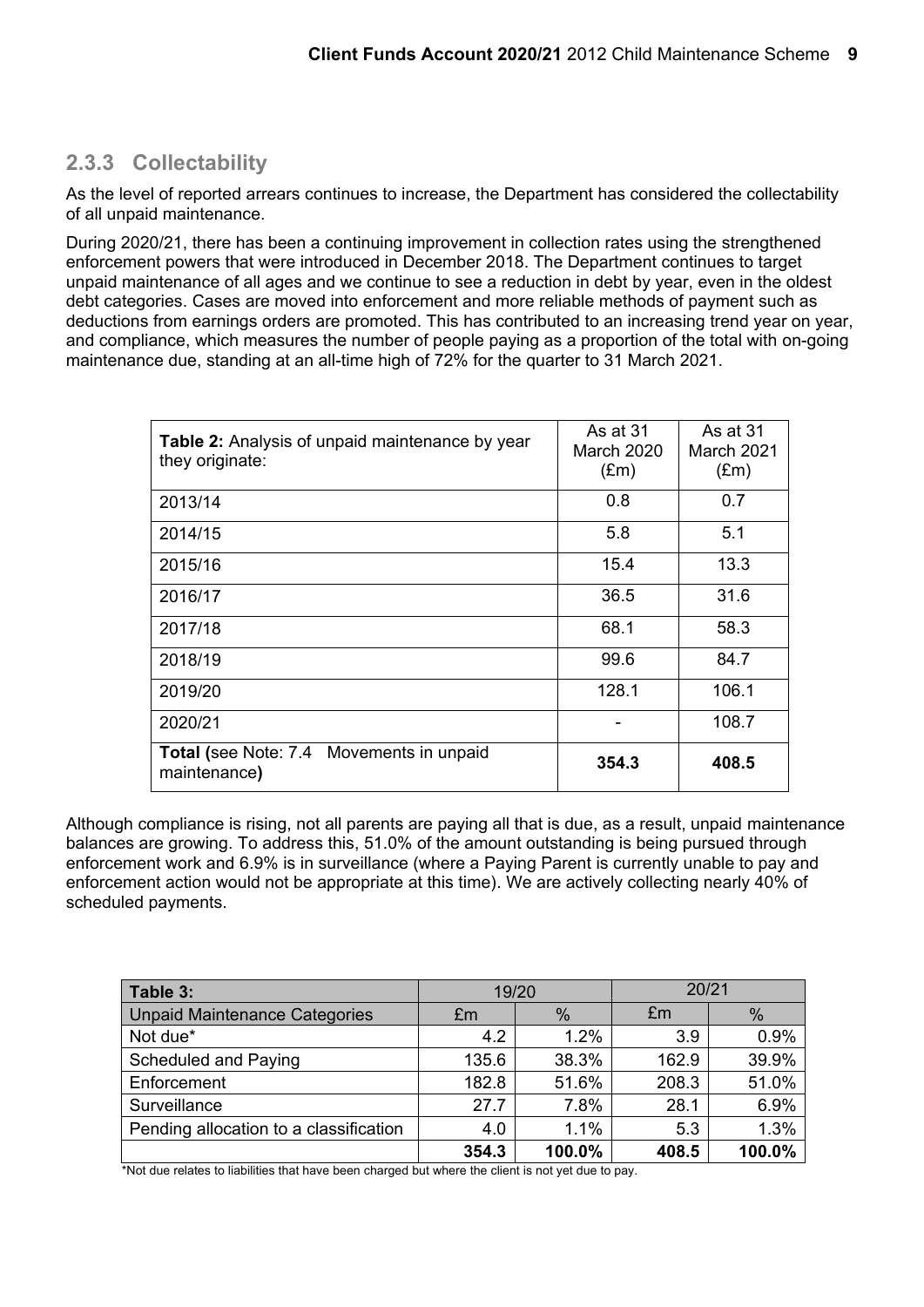Despite the continued efforts of the Department to secure maintenance, there are still a proportion of clients from whom no maintenance has yet been recovered. This proportion is higher for the oldest debt, although represents a much smaller number of clients and value of unpaid maintenance.

| Table 4:<br><b>Financial Year</b> | % of clients where no<br>maintenance has been<br>collected | <b>Unpaid Maintenance</b><br>attributable to clients where<br>no collection has been made |
|-----------------------------------|------------------------------------------------------------|-------------------------------------------------------------------------------------------|
|                                   |                                                            | (£m)                                                                                      |
| 2012/13                           | 6%                                                         | 0.0                                                                                       |
| 2013/14                           | 13%                                                        | 0.0                                                                                       |
| 2014/15                           | 7%                                                         | 0.6                                                                                       |
| 2015/16                           | 7%                                                         | 1.3                                                                                       |
| 2016/17                           | 6%                                                         | 2.6                                                                                       |
| 2017/18                           | 5%                                                         | 3.7                                                                                       |
| 2018/19                           | 4%                                                         | 4.8                                                                                       |
| 2019/20                           | 4%                                                         | 6.1                                                                                       |
| 2020/21                           | 4%                                                         | 8.1                                                                                       |
| Overall                           | 4%                                                         | 27.2                                                                                      |

The Department's ability to monitor changes in the life circumstances of our clients through new benefit claims or new employment details, means we have more opportunity than the private sector to establish or enforce compliance through deductions from benefits and deductions from earnings. This is particularly prevalent in the current climate, with an increased UC caseload occurring during the Covid-19 pandemic. The Department is achieving compliance now from a significant number of PPs who have never paid before through deductions from benefits, albeit at a reduced level, due to lower levels of income. This means that although there are some clients where no maintenance collection has ever been made, the Department does not view this debt as uncollectable at present.

In addition, the Department has significant enforcement powers which are not available in other sectors e.g. order for sale of property, confiscation of driving licenses and passports, which can be utilised when necessary. The most severe also act as a significant deterrent to non-payment. Work is planned to increase visibility of the Department's powers through advertising campaigns to further increase the deterrent effect.

Despite these powers, there are some cases that have been non-paying for over 12 months. CMG have reviewed these to determine if there is evidence to support ongoing enforcement action. For those cases that have potentially exhausted all debt recovery options, CMG commissioned a third-party supplier (Indesser) to extract any additional information on the cases and assess the potential to use this to collect the maintenance. Of the 497 cases which had been non-paying for over 12 months, 435 (87.5%) were identified as potentially uncollectable by CMG after all viable courses of action to recover the unpaid maintenance were exhausted. The conclusions of this work are being discussed with policy and ministers, and a formal assessment will be made of potentially uncollectable debt in the 2021/22 Accounts.

A proportion of debt is written off each year for 'Business as Usual' reasons. This may be due to death of the PP, or because the RP does not wish the Department to continue to pursue a debt. Although the debt is not ultimately collected in these cases, the Department does not view this as uncollectable because a decision has been taken not to pursue it. During 2020/21, £9.3m has been written off against our estimate of £10.9m reported in the 2019/20 Accounts. Our best estimate is that we will write off in the region of £10.6m in 2021/22.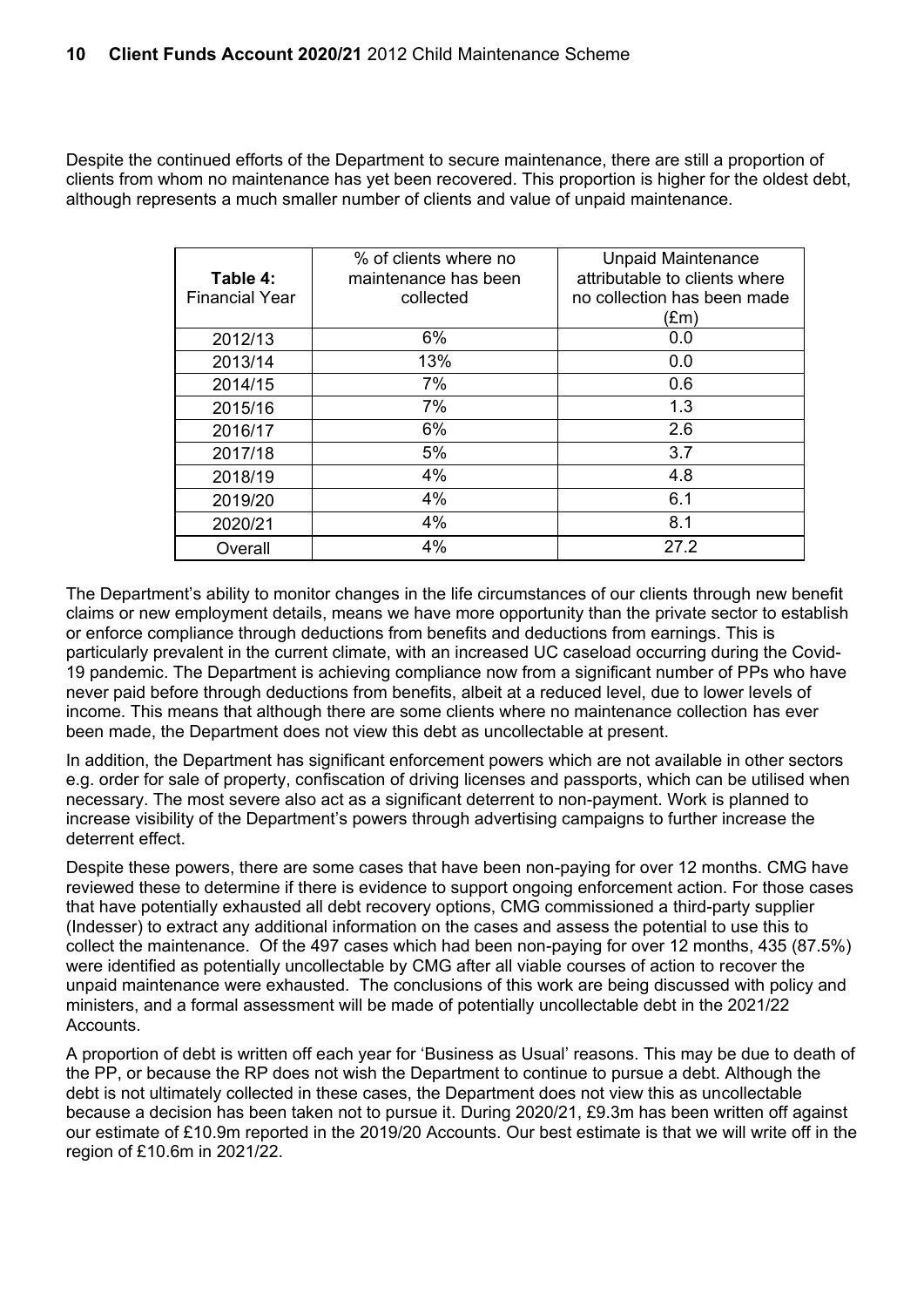| Table 5: Estimated 'Business As Usual' unpaid maintenance write off<br>in 2021/22 |       |  |  |
|-----------------------------------------------------------------------------------|-------|--|--|
| Unpaid Maintenance at March 2020 (£m)                                             | 354.3 |  |  |
| Unpaid Maintenance Written off during 2020/21 (£m)                                | 9.3   |  |  |
| % unpaid maintenance written off                                                  | 2.6%  |  |  |
| Unpaid maintenance at March 2021 (£m)                                             | 408.5 |  |  |
| Estimated unpaid maintenance write off 2021/22 (£m)                               | 10.6  |  |  |

Based on the evidence summarised above, although the Department acknowledges the challenge it faces in collecting unpaid maintenance, a continuing trend of improved compliance, better understanding of its composition together with an increasing use of new powers available, leads us to currently classify all unpaid maintenance as potentially collectable. The Department does however recognise that the conclusions of the Indesser work may lead to some debt being classified as potentially uncollectable, and a formal assessment of this will be made in the 2021/22 accounts.

#### **2.3.4 Statutory Child Maintenance Scheme costs, fees and charges**

Non-child maintenance receipts of £44.9 million collected during 2020/21 (2019/20, £43.9 million) related mainly to application fees and collection and enforcement charges, which are paid to the Secretary of State. The administrative cost to the CMS of collecting these fees is reported as part of the CMG costs within the Department for Work and Pensions Resource Accounts.

#### **2.3.5 Assessment accuracy**

Assessment accuracy compares the aggregate weekly value of correct and incorrect child maintenance calculations to determine the percentage of cases that have been correctly assessed.

With the 2012 scheme, the Department has simplified the way it administers child maintenance. For example, it has simplified the calculation and significantly reduced the number of procedures and manual interventions involved in its administration, using direct interfaces with HMRC and the Department's benefit systems to establish parental income, thus increasing automation of the maintenance calculation.

Automation has a positive impact on assessment accuracy and the volume of automated transactions has remained level at 76.8% in 2020/21. In addition to planned improvements under the Transformation programme, our response to the pandemic accelerated the shift to digital channels, allowing clients to report changes in their circumstances online.

The Department's Quality Assurance Team has reported that the automated calculations they checked were free from error and when these automated decisions are taken into account, reported accuracy has risen slightly to 99.4% (2019/20, 99.0%). The improvement reflects a return to the levels of accuracy seen prior to 2019/20, when changes in ways of working impacted slightly on accuracy.

#### **Peter Schofield Date: 14 December 2021 Principal Accounting Officer**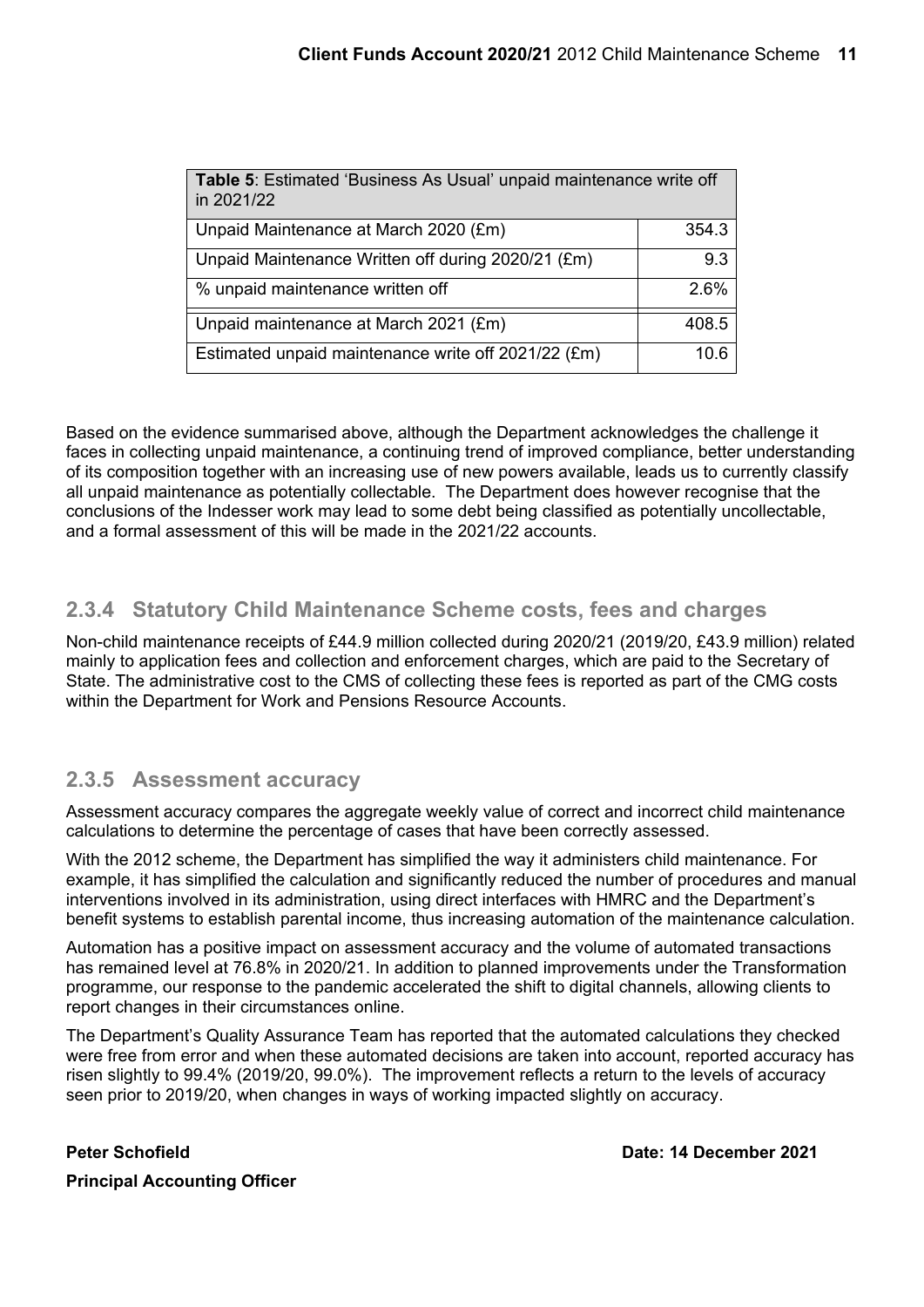## **3 Statement of Accounting Officer's responsibilities**

As Principal Accounting Officer of the Department, I have responsibility for the 2012 scheme Client Funds Account.

Under Section 7(1) and (2) of the Government Resources and Accounts Act 2000, HM Treasury has directed the Department for Work and Pensions to prepare, for each financial year, a Client Funds Account for the 2012 statutory scheme in the form and on the basis set out in the Accounts Direction.

In preparing the account, the Accounting Officer shall observe relevant accounting and disclosure requirements in the Government Financial Reporting Manual (FReM), in so far as it applies to a receipts and payments account, and any other guidance issued by HM Treasury, in particular to:

- observe the Client Funds Account Direction issued by HM Treasury, including the relevant accounting and disclosure requirements, and apply suitable accounting policies on a consistent basis
- make judgements and estimates on a reasonable basis
- prepare the Account on a going concern basis

The responsibilities of an Accounting Officer, including responsibility for the propriety and regularity of the public finances for which the Accounting Officer is answerable, for keeping proper records, and for safeguarding assets, are set out in the Accounting Officers' Memorandum, issued by HM Treasury and published in Managing Public Money.

I confirm that there is no relevant audit information that the Comptroller and Auditor General has not been made aware of, and that I have taken all necessary steps to ensure access to relevant information has been given. I can also confirm that this report as a whole and the judgement required in preparing it, is fair, balanced and understandable, and that I take personal responsibility for this being so.

**Peter Schofield Date: 14 December 2021 Principal Accounting Officer**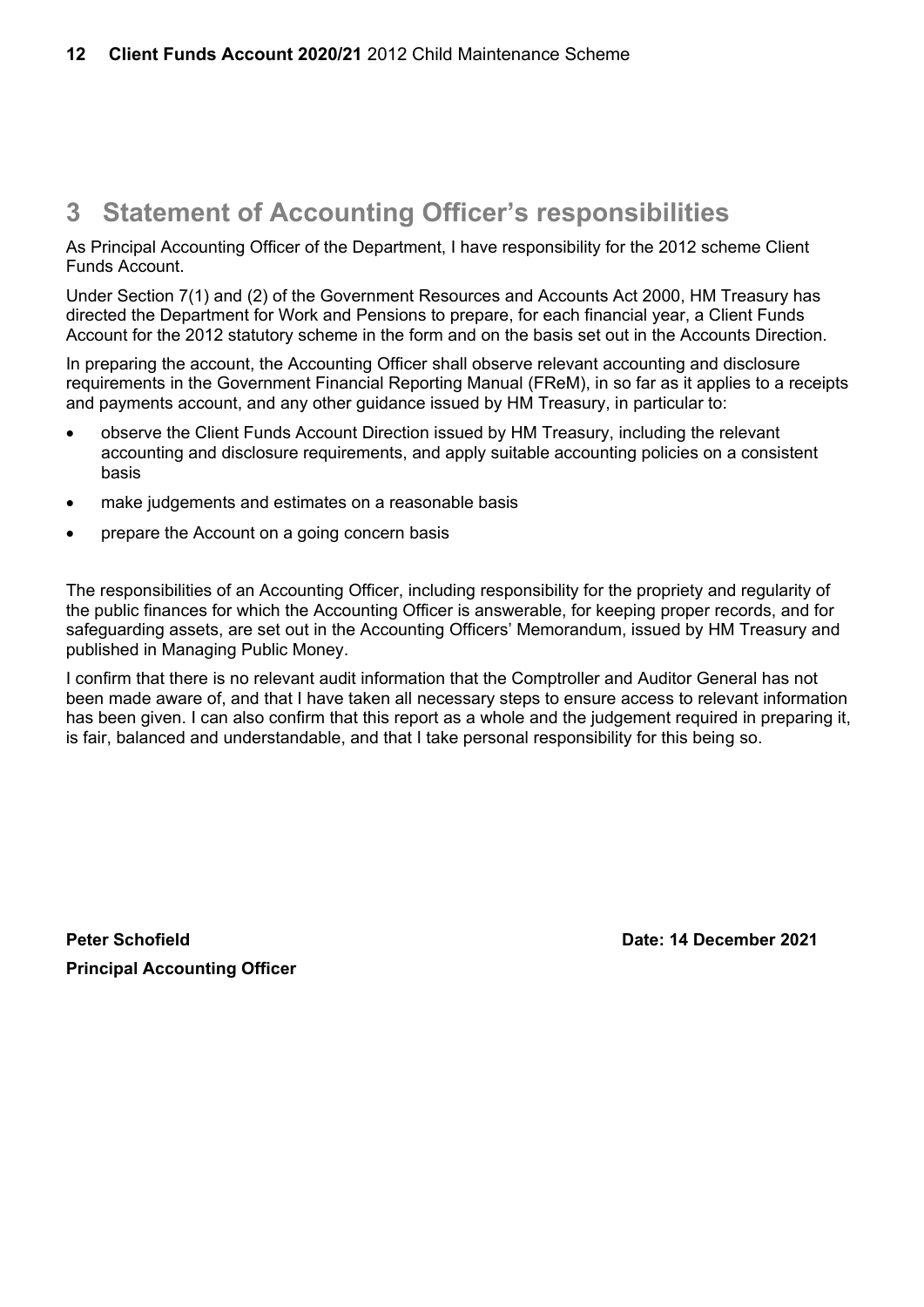## **4 Governance Statement**

#### **4.1 Introduction**

The Department for Work and Pensions has responsibility for the management of client funds relating to the 2012 statutory child maintenance scheme. The Department operates the 2012 scheme through the CMS, part of the CMG.

The Department must prepare a Client Funds Account for the 2012 scheme in accordance with our HM Treasury Direction under Section 7 of the Government Resources and Accounts Act 2000.

The governance arrangements set out in the Departmental Resource Account for year ended 31 March 2021 relate to CMG, as CMG is an intrinsic part of the Department. This statement covers topics which are therefore applicable to the CMS operating within the Department $^{\intercal}$ .

In December 2012, the Department launched the 2012 statutory child maintenance scheme, delivered by the CMS and by 31 December 2018 all cases on the existing 1993 and 2003 schemes had their liability ended. As a result, parents had to choose between making their own, family-based arrangement, or making an application to the CMS where a family-based arrangement is not possible. Although outstanding arrears balances have moved from 1993 and 2003 computer systems to the CMS 2012 computer system, these arrears continue to relate to, and will be reported in, the Client Funds Account for the 1993 and 2003 schemes.

#### **4.2 Control challenges: 2012 scheme**

There are a number of control challenges facing the 2012 scheme.

#### **4.2.1 System and process improvements**

System and process changes will always carry a small level of risk even after extensive testing.

A number of changes have been introduced during the year to deliver targeted improvements in system functionality. Some were already planned as part of a three-year Child Maintenance Service Transformation Programme which aims to allow customers and caseworkers to manage child maintenance arrangements in an efficient and convenient way. Others were implemented in response to the pandemic.

In addition, architectural changes were made to the CMS system to ensure it remains fully supported and aligned with DWP Digital strategies

All changes have been successfully implemented.

#### **4.2.2 Assessment accuracy**

Our estimate of assessment accuracy for 2020/21 is 99.4%. The improvement on 2019/20 (99.0%) is due to changes in ways of working which adversely impacted caseworker accuracy in 2019/20, now being embedded.

The Department expects automation to continue to have a positive impact on accuracy as the proportion of calculations carried out by the system rises relative to the manual activity of caseworkers. Whilst the risk of manual caseworker error cannot be removed, significant efforts are being made to reduce the likelihood of error.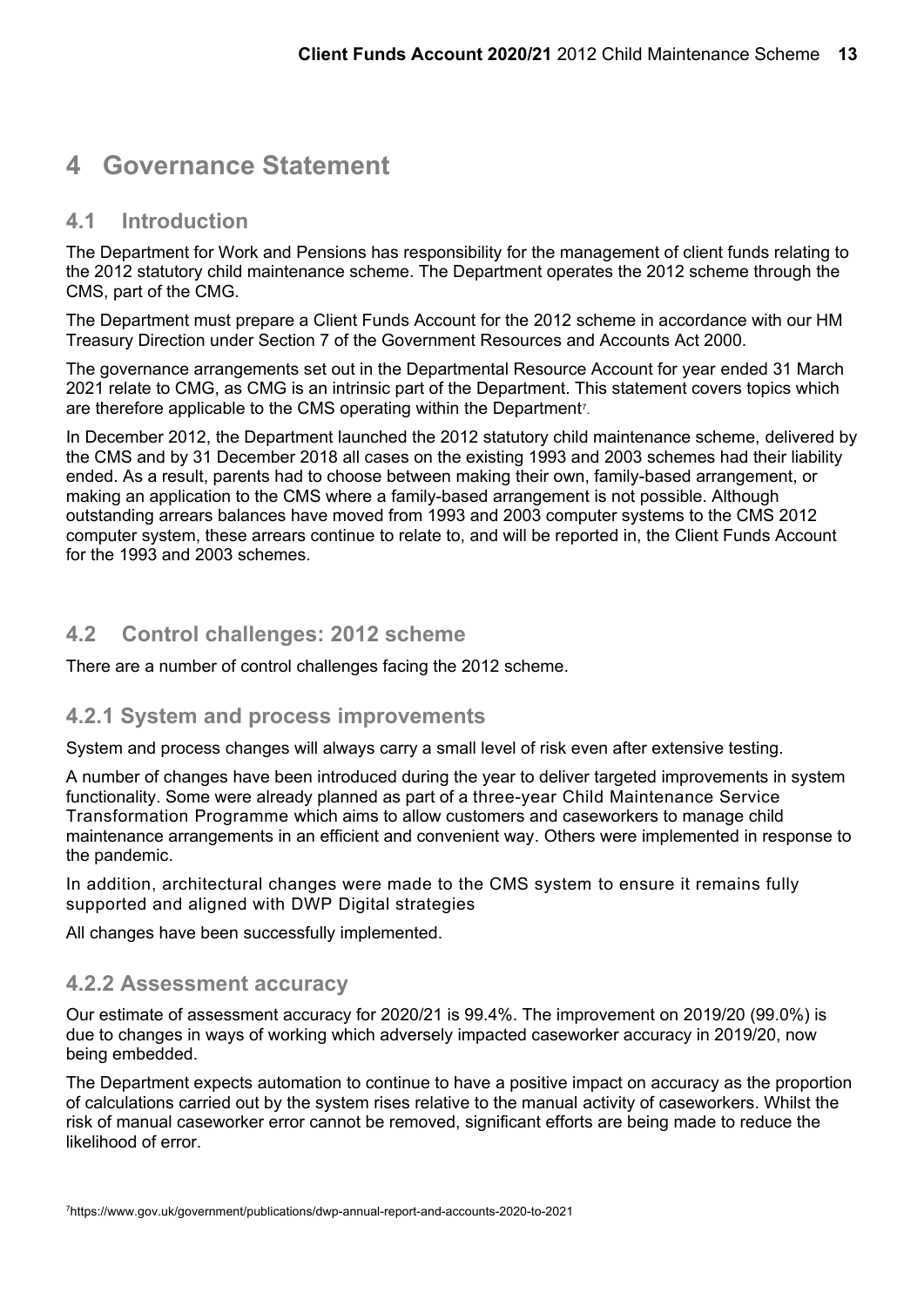Better Management Information (MI) has also contributed to improving accuracy through increased transparency of the CMS 2012 system. CMG operations has implemented targeted checking regimes, developed using this improved MI. This has allowed early identification of emerging trends, allowing greater focus on getting things right first time for the client. New and improved training materials have been developed and work is also being done to embed a culture of continuous improvement.

#### **4.2.3 Information security**

The General Data Protection Regulations (GDPR) came into effect on 25 May 2018 together with the 2018 Data Protection Act. These changes represented the biggest shake-up in data protection and privacy legislation in the EU for three decades, strengthening previous data protection law and updating it to take into account changes in technology and attitudes to privacy in the digital age. The GDPR is retained in domestic law as the UK GDPR.

The historic CSA systems were not compliant and would have required significant investment to reach GDPR standards. Instead, the Department continued with the approach outlined in the Compliance and Arrears Strategy, writing off the historic arrears, and responding to representation where the client wishes DWP to take action. All cases were removed from the historic CSA systems and those systems are now closed, addressing the GDPR compliance issue.

Under current DWP data retention policy, supporting case documentation is deleted 14 months after case closure, to ensure compliance with GDPR. Functionality has been introduced to the CMS system to delete cases in line with this policy, as this is the limit of timescales to appeal DWP decisions and after this point the Department does not have an operational requirement to retain this data. As a result, both CMS and CSA cases hosted on the CMS system are now GDPR compliant.

The policy intent was compliance with GDPR, but alongside this, the Department has not ensured that adequate accounting records that support and explain transactions have been retained for audit. This resulted in some supporting records being deleted ahead of audit as referenced in the report section of the audit certificate.

To safeguard against this happening in future, the data retention policy has been amended to ensure we retain adequate accounting records, whilst remaining compliant with GDPR. Necessary system changes to apply this policy are planned to be implemented by Spring 2022.

The Department adopted the GDPR Article 29 Working Party guidelines on Personal Data Breach Notification which may be accessed at:

[http://ec.europa.eu/newsroom/article29/item-detail.cfm?item\\_id=612052](http://ec.europa.eu/newsroom/article29/item-detail.cfm?item_id=612052)

In relation to personal data breaches, the Department follows the guidelines from the Information Commissioner (ICO) which can be found at:

[https://ico.org.uk/for-organisations/guide-to-data-protection/guide-to-the-general-data-protection](https://ico.org.uk/for-organisations/guide-to-data-protection/guide-to-the-general-data-protection-regulation-gdpr/personal-data-breaches/)[regulation-gdpr/personal-data-breaches/](https://ico.org.uk/for-organisations/guide-to-data-protection/guide-to-the-general-data-protection-regulation-gdpr/personal-data-breaches/)

During financial year 2020/2021 the DWP Data Protection team reported 21 personal data breaches to the ICO, 15 of these were in respect of CMG. There were also 146 enquiries in the form of Requests for Assessment (RFAs) from the ICO for the same period for the whole of DWP, of which 43 specifically involved enquiries about CMG.

CMG recognises the importance of protecting our client's data. Recommendations arising from breaches identified by the DWP Data Protection team and the ICO have led to delivery of security awareness and education sessions to all our staff. Internal communications are used to reinforce the impact that incorrect data and security breaches have on our clients and procedures have been updated to be more reflective and easier to follow for caseworkers.

Accountability for breaches has visibility at senior levels which has led to improvements in Management Information.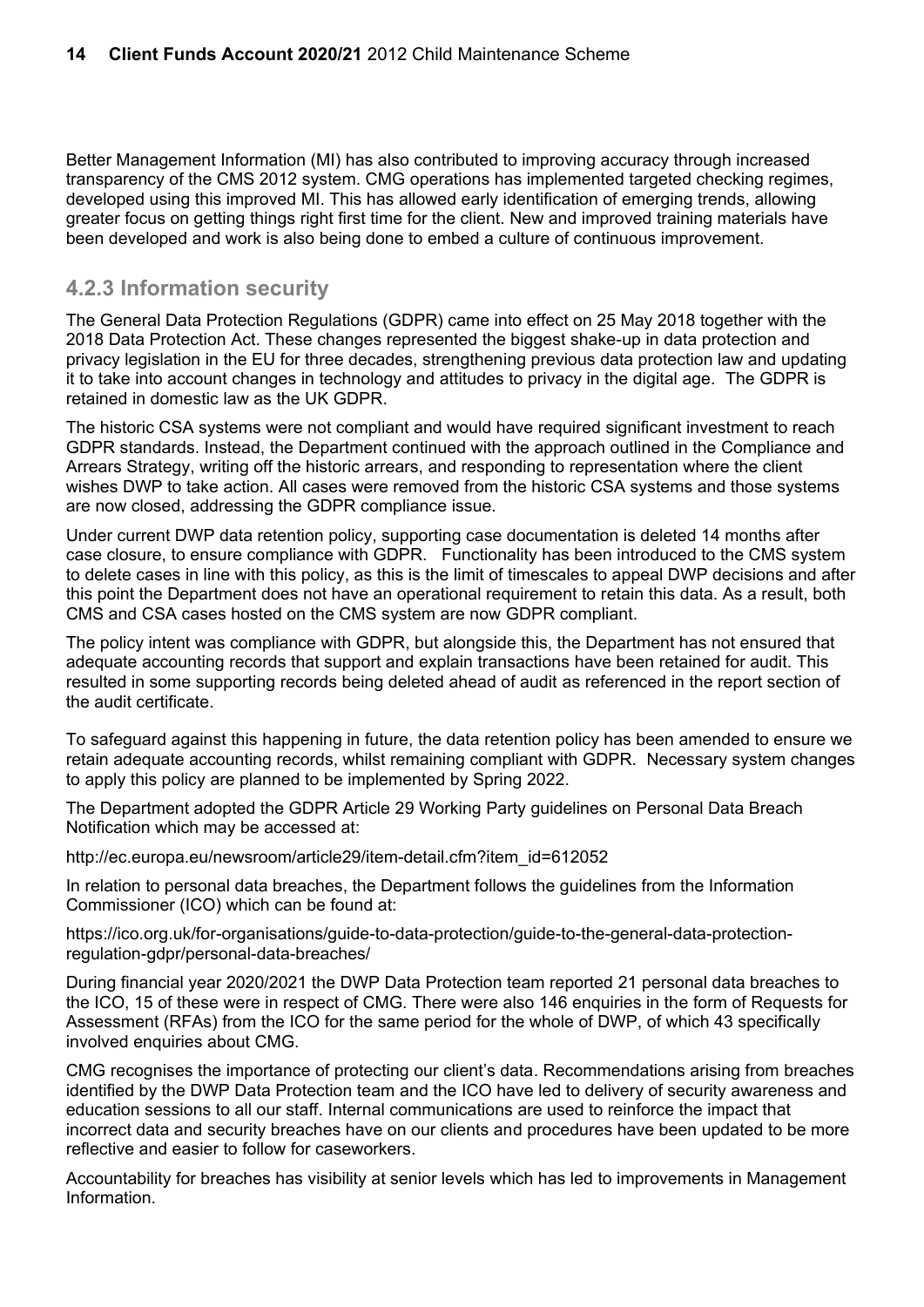Further information about Data Protection is being addressed within the Department and can be found in the DWP Annual Report and Accounts for 2020/21:

[DWP annual report and accounts 2020 to 2021 -](https://www.gov.uk/government/publications/dwp-annual-report-and-accounts-2020-to-2021) GOV.UK (www.gov.uk)

#### **4.2.4 Management Information**

A strategy for the publication of information on the performance of the 2012 scheme, delivered by the CMS, was published in February 2014 and updated in November 2016 with plans to increase the range and assurance levels of published data. This can be found here:

[https://www.gov.uk/government/publications/publication-strategy-for-the-2012-scheme-administered-by](https://www.gov.uk/government/publications/publication-strategy-for-the-2012-scheme-administered-by-the-child-maintenance-service)[the-child-maintenance-service.](https://www.gov.uk/government/publications/publication-strategy-for-the-2012-scheme-administered-by-the-child-maintenance-service) 

Experimental official statistics are published quarterly. The range of statistics included in the experimental statistics has grown since the inception of the scheme, and is available here:

[https://www.gov.uk/government/collections/statistics-on-the-2012-statutory-child-maintenance-scheme.](https://www.gov.uk/government/collections/statistics-on-the-2012-statutory-child-maintenance-scheme)

In addition to the published statistics, the Department uses a wide range of MI to control the processing of applications, changes of circumstances and other business activities. The MI that the Department produces has enabled the Department to stay in control of work intake, minimise backlogs and deliver agreed service levels.

During the financial year 2019/20, a new CMG data and analytics service, Children Analytical Data Service (ChADS), was initiated; this will be launched in 2021/22 and is being delivered in a number of phases, commencing with the transition of existing finance reporting capability, then broadening the scope of deliverables in accordance with a prioritised CMG Reporting and Analytics backlog.

ChADS entered Private Beta in April 2020, and is currently undergoing user evaluation, with the intention of transitioning to a Live Service later in 2021. We expect that this service will realise a significant range of benefits, including:

- Enhanced data visualisation and analysis capability.
- Significant improvements and efficiencies in the provision of data: a reduction in system response times, and a reduction in manual effort / handling.
- Provision of a large CMG data repository, which will be exploited to rapidly develop new end user products.
- The ability to replace and decommission CMG's existing MI solutions.

#### **4.2.5 Detection of fraud and error**

The Department has in place controls to prevent and detect fraud and error by child maintenance staff. An Audit Trail process exists to enable the Department to provide a single, consolidated view of all audited user activity on DWP systems, to improve the detection and deterrence of data misuse. The audit trail provision requires a cohesive collaborative working relationship between a number of independently managed teams including:

- The Management Information and Audit Requirements team (MIART) team who are responsible for the identification, development and enhancement of audit trails and associated Management Information.
- The Audit Data as a Service Team- ADaaS, who provide the analysis of user activities on DWP IT systems using an agreed set of rules which raise exceptions requiring further investigation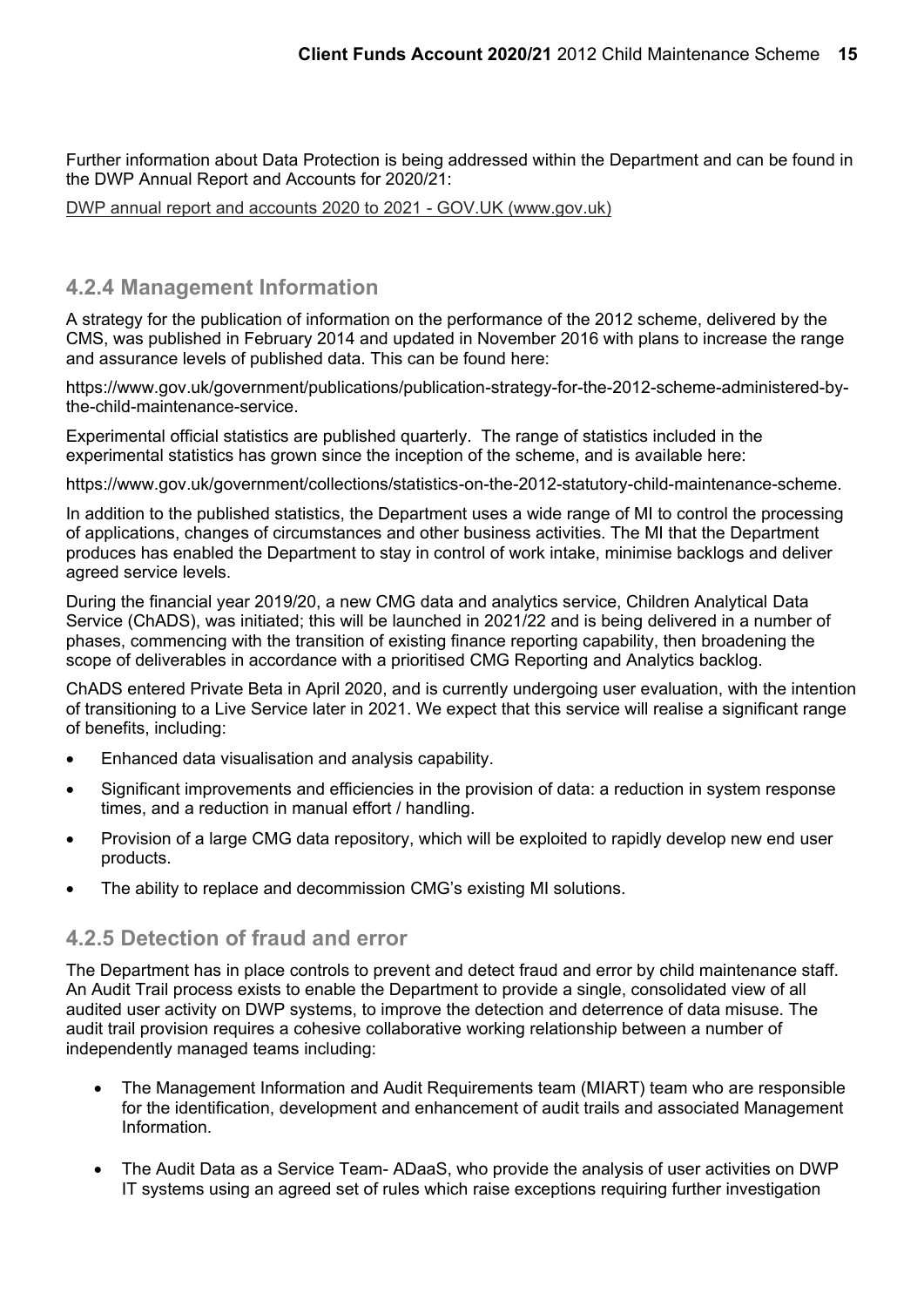• The Internal Abuse Monitoring team who are part of the Cyber Resilience Centre (CRC) and who have Departmental responsibility for developing pre-defined business activity or risks against which audit trails are run to detect/deter data misuse.

CMG provide audit data feeds to ADaaS which enable CRC to monitor activity within those systems. The Department always investigates cases, refers to ICO and prosecutes as appropriate.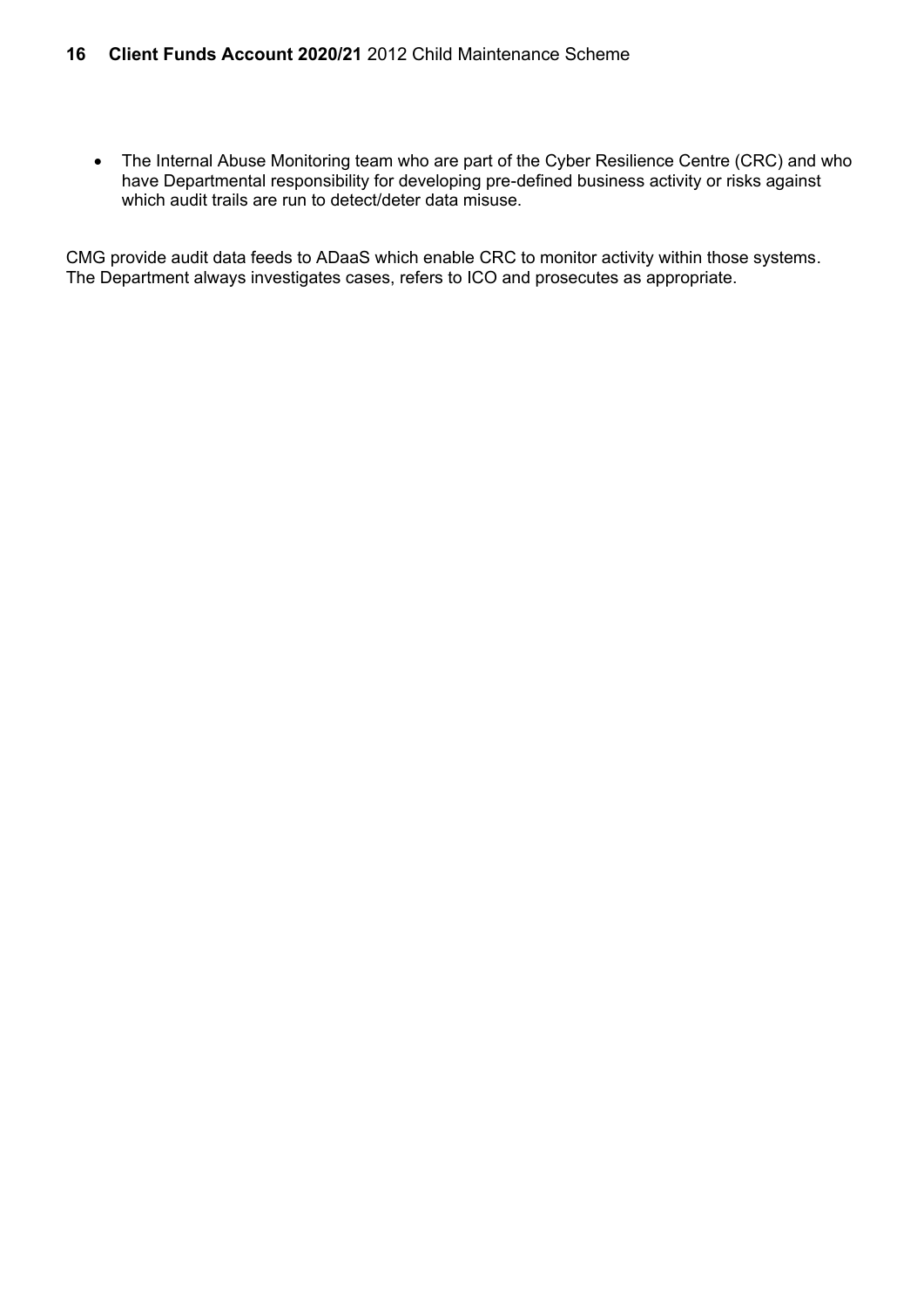## **5 Certificate and Report of the Comptroller and Auditor General to the House of Commons**

#### **Opinion on financial statements**

I certify that I have audited the financial statements of the Client Funds 2012 Child Maintenance Scheme Account for the year ended 31 March 2021 under the Government Resources and Accounts Act 2000. The financial statements comprise: the Receipts and Payments Statement, the Statement of Balances, the notes relating to receipts and payments, outstanding maintenance balances, and other related notes, including the significant accounting policies. These financial statements have been prepared under the accounting policies set out within them. The financial reporting framework that has been applied in their preparation is applicable law and the Government Resources and Accounts Act 2000 as interpreted by the Accounts Direction issued by HM Treasury thereunder.

In my opinion:

- the financial statements properly present the Client Funds 2012 Child Maintenance Scheme fund account's Statement of Balances as at 31 March 2021 and its receipts and payments for the year then ended.
- the financial statements have been properly prepared, in all material aspects, in accordance with the Government Resources and Accounts Act 2000 and HM Treasury directions issued thereunder.

#### **Opinion on regularity**

In my opinion, in all material respects the receipts and payments recorded in the financial statements have been applied to the purposes intended by Parliament and the financial transactions recorded in the financial statements conform to the authorities which govern them.

#### **Basis for opinions**

I conducted my audit in accordance with International Standards on Auditing (ISAs) (UK), applicable law and Practice Note 10 'Audit of Financial Statements of Public Sector Entities in the United Kingdom'. My responsibilities under those standards are further described in the Auditor's responsibilities for the audit of the financial statements section of my certificate.

Those standards require me and my staff to comply with the Financial Reporting Council's Revised Ethical Standard 2019. I have also elected to apply the ethical standards relevant to listed entities. I am independent of the Department for Work and Pensions (the Department) in accordance with the ethical requirements that are relevant to my audit of the financial statements in the UK. My staff and I have fulfilled our other ethical responsibilities in accordance with these requirements.

I believe that the audit evidence I have obtained is sufficient and appropriate to provide a basis for my opinion.

#### **Conclusions relating to going concern**

In auditing the financial statements, I have concluded that the Client Funds 2012 Child Maintenance Scheme Account's use of the going concern basis of accounting in the preparation of the financial statements is appropriate.

Based on the work I have performed, I have not identified any material uncertainties relating to events or conditions that, individually or collectively, may cast significant doubt on the Client Fund's ability to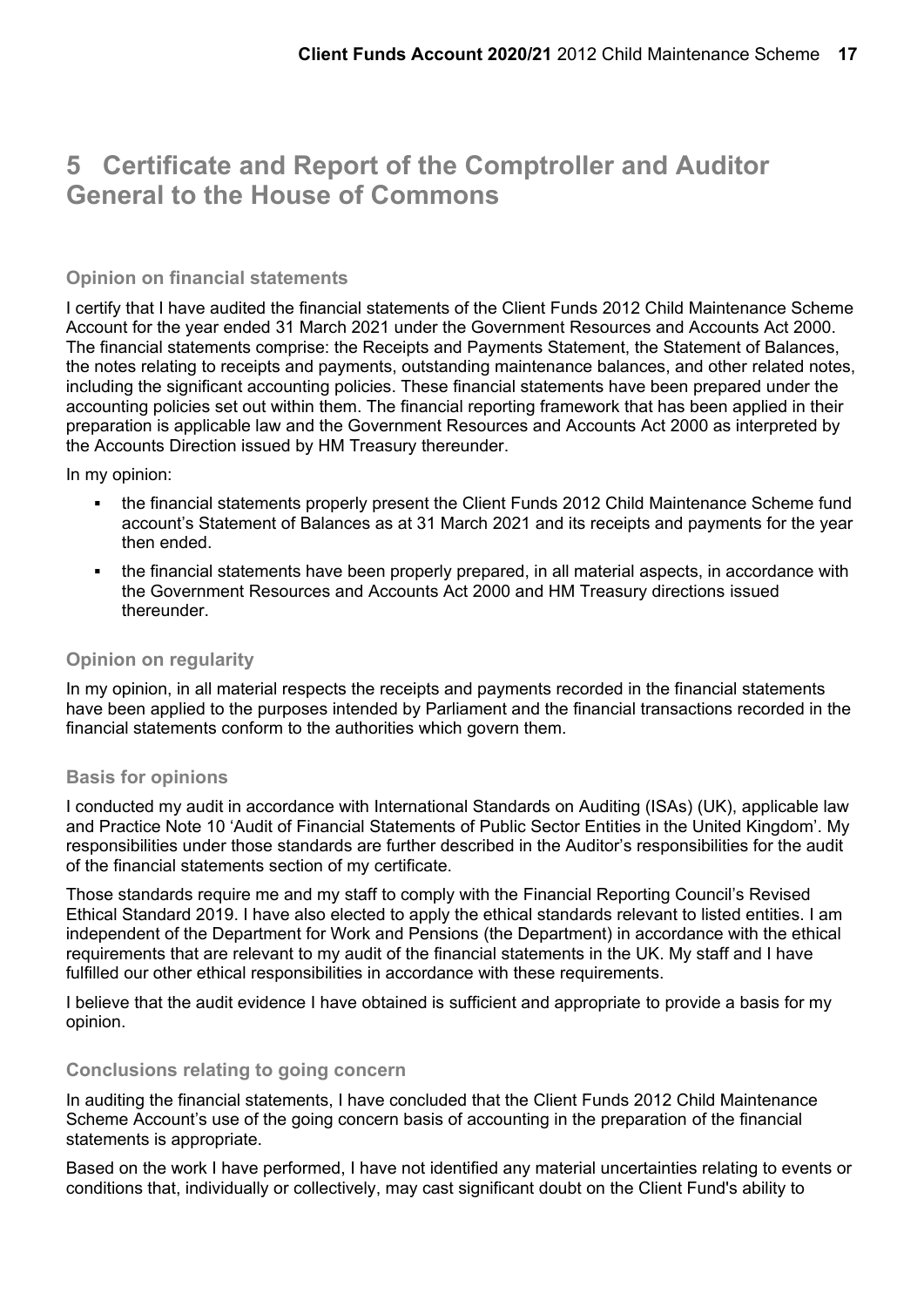continue as a going concern for a period of at least twelve months from when the financial statements are authorised for issue.

My responsibilities and the responsibilities of the Accounting Officer with respect to going concern are described in the relevant sections of this certificate.

#### **Other Information**

The other information comprises information included in the Foreword, Background, Performance during 2020/21, Statement of Accounting Officer's Responsibilities and Governance Statement, other than the financial statements and my auditor's certificate thereon. The Accounting Officer is responsible for the other information. My opinion on the financial statements does not cover the other information and except to the extent otherwise explicitly stated in my certificate, I do not express any form of assurance conclusion thereon. In connection with my audit of the financial statements, my responsibility is to read the other information and, in doing so, consider whether the other information is materially inconsistent with the financial statements or my knowledge obtained in the audit or otherwise appears to be materially misstated. If I identify such material inconsistencies or apparent material misstatements, I am required to determine whether this gives rise to a material misstatement in the financial statements themselves. If, based on the work I have performed, I conclude that there is a material misstatement of this other information, I am required to report that fact.

I have nothing to report in this regard.

#### **Opinion on other matters**

In my opinion the information given in the Foreword, Background, Performance during 2020/21, Statement of Accounting Officer's Responsibilities and Governance Statement for the financial year for which the financial statements are prepared is consistent with the financial statements and has been prepared in accordance with the applicable legal requirements.

#### **Matters on which I report by exception**

In the light of the knowledge and understanding of the Client Funds 2012 Child Maintenance Scheme Account's and its environment obtained in the course of the audit, I have not identified material misstatements in the Foreword, Background, Performance during 2020/21, Statement of Accounting Officer's responsibilities or Governance Statement. I have nothing to report in respect of the following matters which I report to you if, in my opinion:

- **•** proper accounting records have not been kept; or
- **•** proper returns adequate for my audit have not been received from branches not visited by my staff; or
- **EXECT** I have not received all of the information and explanations I require for my audit; or
- that management's use of the going concern basis of accounting is appropriate and whether a material uncertainty exists related to events or conditions which may cause doubt on the Department's ability to continue as a going concern for a period of at least 12 months from the date of the approval of the financial statements; or
- the Governance Statement does not reflect compliance with HM Treasury's guidance relating to Child Maintenance schemes.

#### **Responsibilities of the Accounting Officer for the Financial Statements**

As explained more fully in the Statement of Accounting Officer's Responsibilities, the Accounting Officer, is responsible for: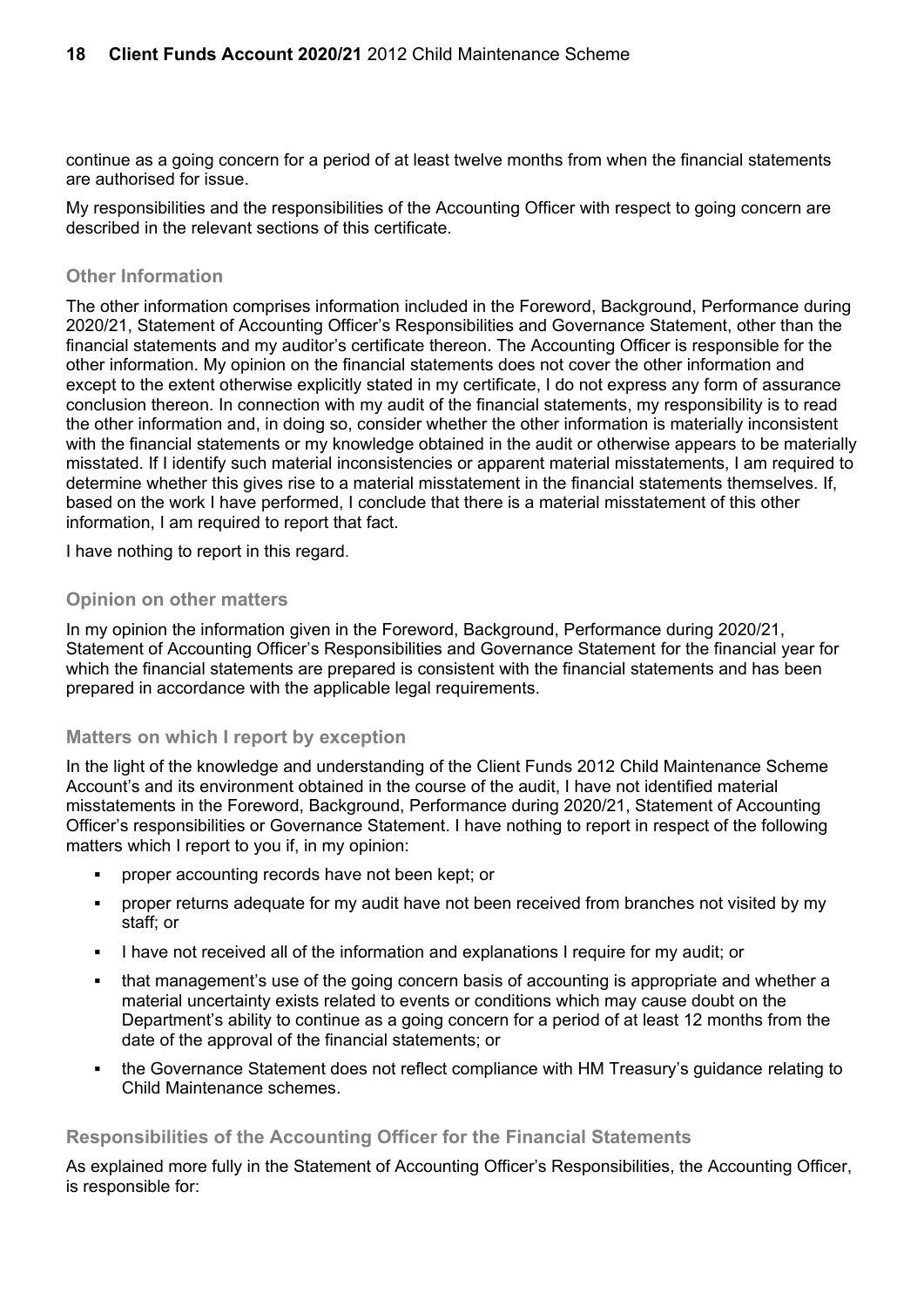- the preparation of the financial statements in accordance with the applicable financial reporting framework and for being satisfied that they are properly presented;
- internal controls as the Accounting Officer determine is necessary to enable the preparation of financial statement to be free from material misstatement, whether due to fraud or error;
- assessing the Client Fund's ability to continue as a going concern, disclosing, as applicable, matters related to going concern and using the going concern basis of accounting unless the Accounting Officer either intends to liquidate the entity or to cease operations, or has no realistic alternative but to do so.

#### **Auditor's Responsibilities for the Audit of the Financial Statements**

My responsibility is to audit, certify and report on the financial statements in accordance with the Government Resources and Accounts Act 2000.

My objectives are to obtain reasonable assurance about whether the financial statements as a whole are free from material misstatement, whether due to fraud or error, and to issue a certificate that includes my opinion. Reasonable assurance is a high level of assurance but is not a guarantee that an audit conducted in accordance with ISAs (UK) will always detect a material misstatement when it exists. Misstatements can arise from fraud or error and are considered material if, individually or in the aggregate, they could reasonably be expected to influence the economic decisions of users taken on the basis of these financial statements.

I design procedures in line with my responsibilities, outlined above, to detect material misstatements in respect of non-compliance with laws and regulation, including fraud.

My procedures included the following:

- inquiring of management, the Government Internal Audit Agency (GIAA) and those charged with governance, including obtaining and reviewing supporting documentation relating to the Client Fund's and the Department for Work and Pensions' policies and procedures relating to:
	- $\circ$  identifying, evaluating and complying with laws and regulations and whether they were aware of any instances of non-compliance;
	- o detecting and responding to the risks of fraud and whether they have knowledge of any actual, suspected or alleged fraud; and
	- $\circ$  the internal controls established to mitigate risks related to fraud or non-compliance with laws and regulations including the audited entity's controls relating to Managing Public Money, the relevant Accounts Direction issued under the Government Resources and Accounts Act 2000, and relevant legislation relating to Child Support and Maintenance.
- discussing among the engagement team regarding how and where fraud might occur in the financial statements and any potential indicators of fraud. As part of this discussion, I identified the potential for fraud in bias of management's estimate of cash and the posting of unusual journals;
- obtaining an understanding of the Client Fund's framework of authority as well as other legal and regulatory frameworks that the Client Funds operates in, focusing on those laws and regulations that had a direct effect on the financial statements or that had a fundamental effect on the operations of the Client Fund. The key laws and regulations I considered in this context included Managing Public Money the relevant Accounts Direction issued under the Government Resources and Accounts Act 2000, and other relevant legislation relating to Child Support and Maintenance and Support; and
- specific risk assessments performed in respect of significant risks relating to non-compliance with laws and regulations or fraud, including risk-based sampling of manual journals to identify those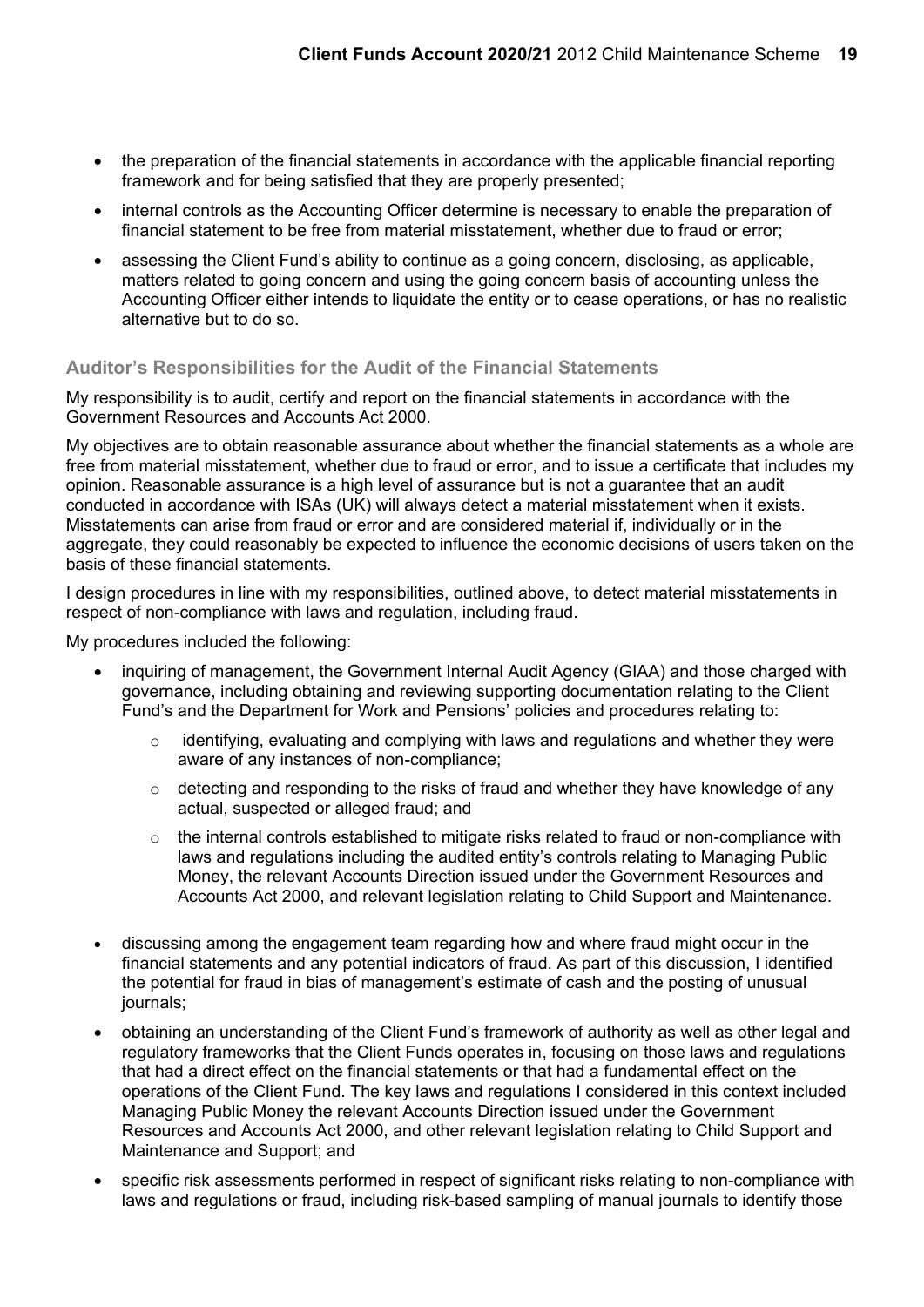presenting higher risk of fraud and understanding changes to the legislation relevant to Child Maintenance and Support.

In addition to the above, my procedures to respond to identified risks included the following:

- reviewing the financial statement disclosures and testing to supporting documentation to assess compliance with relevant laws and regulations discussed above;
- reading minutes of meetings of those charged with governance and the Board;
- in addressing the risk of fraud through management override of controls, testing the appropriateness of journal entries and other adjustments; assessing whether the judgements made in making accounting estimates are indicative of a potential bias; and evaluating the business rationale of any significant transactions that are unusual or outside the normal course of business;
- reviewing the processes, verifying the data used and the appropriateness of the assumptions and judgements applied for the estimate associated with cash allocation in the accounts;
- In addressing the risk of non-compliance of Receipts and Payments with the relevant Child Maintenance legislation, testing a sample of maintenance assessments to assess the regularity of these transactions;
- assessing the impact of incorrect maintenance assessment and arrears adjustment errors on the valuation of the arrears balance; and
- performing testing of arrears written-off and adjusted during the year to supporting evidence, to ensure that these adjustments were compliant with the relevant legislation.

I also communicated relevant identified laws and regulations and potential fraud risks to all engagement team members and remained alert to any indications of fraud or non-compliance with laws and regulations throughout the audit.

A further description of my responsibilities for the audit of the financial statements is located on the Financial Reporting Council's website at: [www.frc.org.uk/auditorsresponsibilities.](https://www.frc.org.uk/auditors/audit-assurance/auditor-s-responsibilities-for-the-audit-of-the-fi/description-of-the-auditor%e2%80%99s-responsibilities-for) This description forms part of my certificate.

In addition, I am required to obtain evidence sufficient to give reasonable assurance that the receipts and payments reported in the financial statements have been applied to the purposes intended by Parliament and the financial transactions conform to the authorities which govern them

I communicate with those charged with governance regarding, among other matters, the planned scope and timing of the audit and significant audit findings, including any significant deficiencies in internal control that I identify during my audit.

#### **Report**

My report on the 1993 and 2003 Child Maintenance Schemes Client Funds Account 2020-21 (HC 923) looks at the administration and closure of cases under the 1993 and 2003 Child Maintenance Schemes, including the management of arrears balances. As noted in the Governance Statement, during 2020-21, the Department for Work and Pensions deleted child maintenance case records 14 months after arrears balances were written off, adjusted or collected, limiting the audit evidence available to me for my audit of the 1993 and 2003 Schemes and 2012 Scheme Client Funds Accounts. My report on the 1993 and 2003 Child Maintenance Schemes Client Funds Account explains the impact of the deletion of case records on my regularity opinion on that account; while the value of cases deleted is immaterial to the 2012 Scheme Account, the recommendations in my report on the 1993 and 2003 Schemes account are also relevant to the administration of the 2012 Child Maintenance Scheme.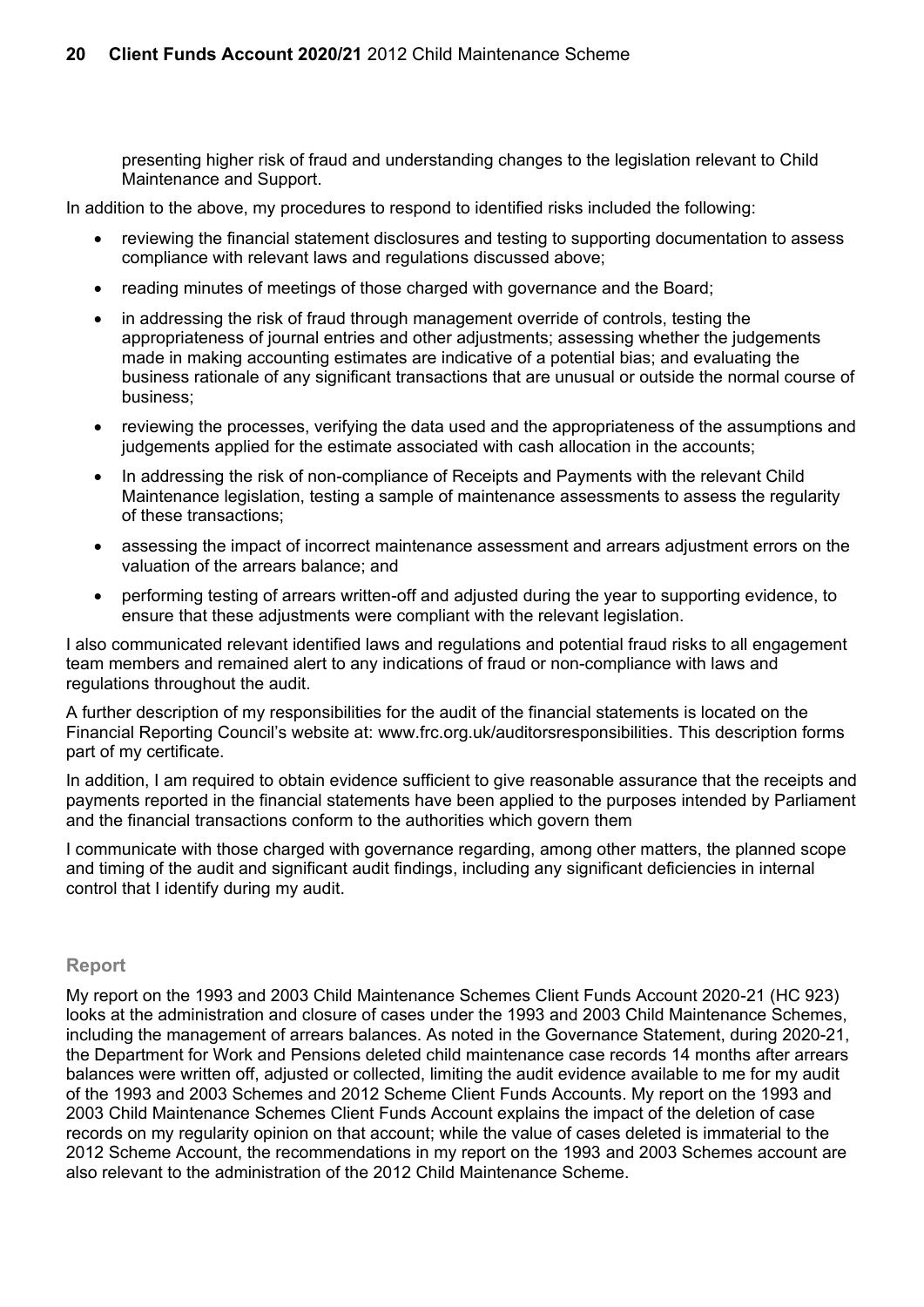#### **Gareth Davies Gareth Davies Date: 15 December 2021 Comptroller and Auditor General**

National Audit Office 157-197 Buckingham Palace Road Victoria London SW1W 9SP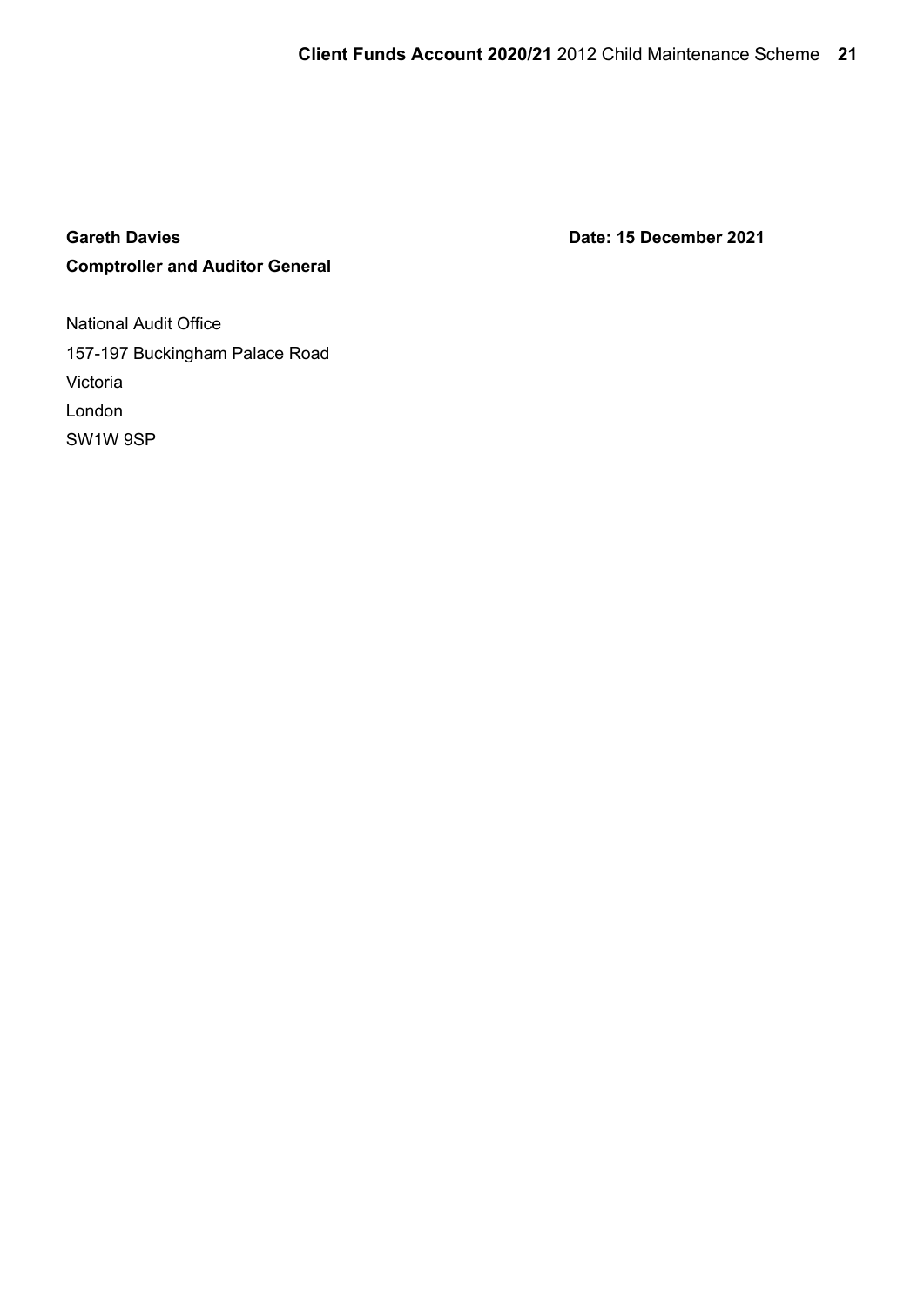## **6 Financial Statements**

#### **6.1 Receipts and Payments Statement for the year ended 31 March 2021**

|                                                                                     | <b>Notes</b> | 2020/21<br>£000s | 2019/20<br>£000s |
|-------------------------------------------------------------------------------------|--------------|------------------|------------------|
| <b>Receipts:</b>                                                                    |              |                  |                  |
| Child Maintenance from Paying Parents                                               | 7.2          | 170,394          | 173,094          |
| Fees, charges and other recoveries collected on behalf of the<br>Secretary of State | 7.2          | 44,897           | 43,854           |
| <b>Total Receipts</b>                                                               |              | 215,291          | 216,948          |
| <b>Payments:</b>                                                                    |              |                  |                  |
| To Receiving Parents                                                                | 7.2          | 165,367          | 166,984          |
| Refunds to Paying Parents/employers                                                 | 7.2          | 5,521            | 6,220            |
| Fees, charges and other recoveries collected on behalf of the<br>Secretary of State | 7.2          | 44,897           | 43,854           |
| <b>Total Payments</b>                                                               |              | 215,785          | 217,058          |
| Net receipts/(payments)                                                             |              | (494)            | (110)            |
| Balance as at 1 April                                                               |              | 11,816           | 11,926           |
| <b>Balance as at 31 March</b>                                                       |              | 11,322           | 11,816           |

### **6.2 Statement of Balances as at 31 March 2021**

|                      | <b>Notes</b> | 31 March 2021<br>£000s | 31 March 2020<br>£000s |
|----------------------|--------------|------------------------|------------------------|
| Opening balance      |              | 11,816                 | 11,926                 |
| Movement             |              | (494)                  | (110)                  |
| Closing cash balance | 7.3          | 11,322                 | 11,816                 |

Peter Schofield **Date: 14 December 2021** 

**Principal Accounting Officer**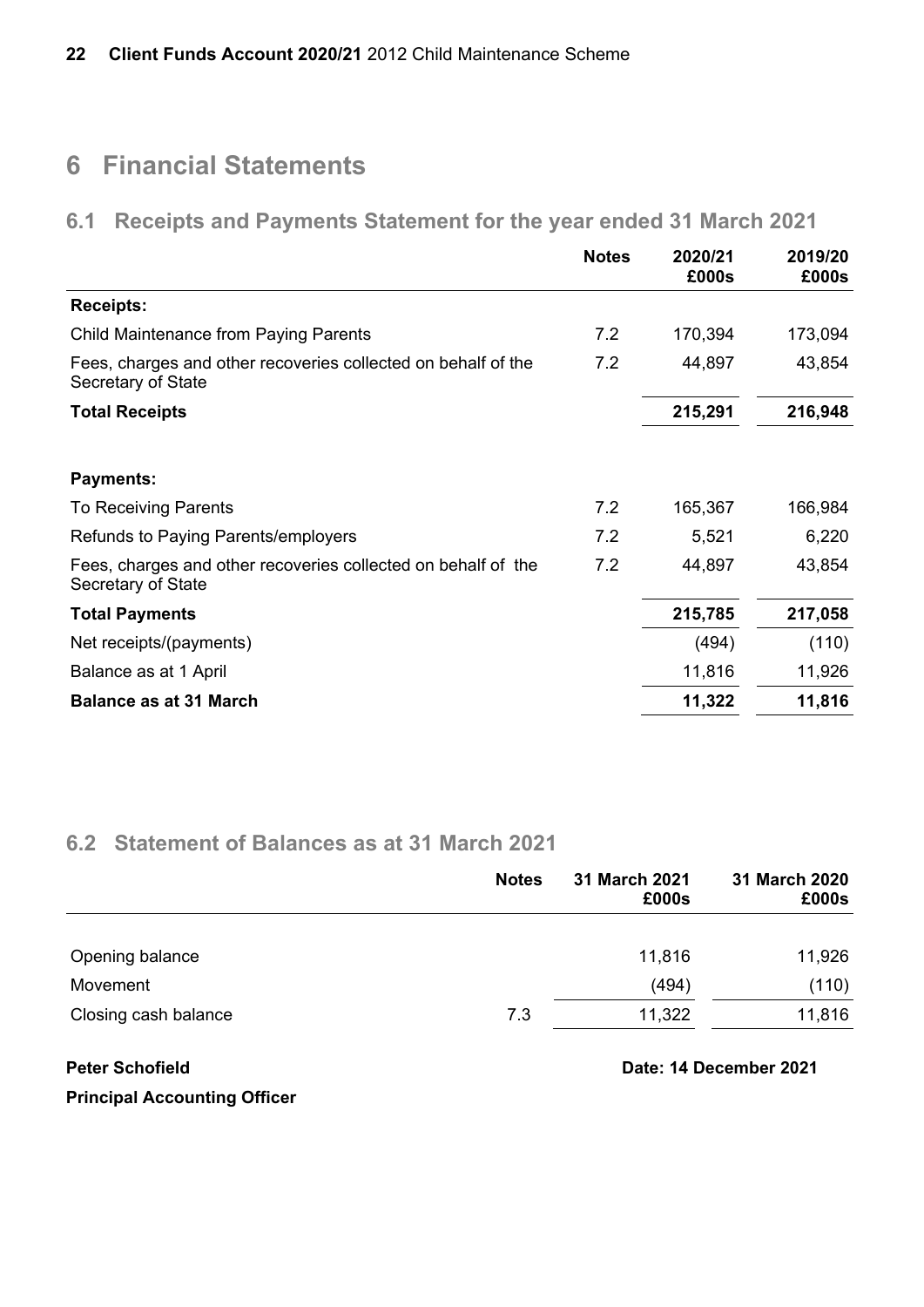## **7 Notes to the account for the year ended 31 March 2021**

#### **7.1 Statement of accounting policies**

The account has been prepared in the form directed by HM Treasury and shows receipts into and payments out of, the Client Funds bank accounts during the financial year, to the extent that these relate to amounts assessed under the CMS 2012 scheme. An element of these receipts and cash is estimated as described in Notes 7.2 and 7.3 below and accounts adjusted to reflect this best estimate.

The aggregate of the maintenance assessment balances at the start and end of the financial year are reported on an accruals basis, along with movements in these arrears balances during the financial year.

The account has been prepared under the historic cost convention.

#### **7.2 Receipts and payments**

Receipts from clients relate to child maintenance and also application fees and charges collected from Paying and Receiving Parents using the Collect and Pay Service. Recoveries are also obtained from PPs in respect of non-child maintenance payments, such as DNA and court costs.

The receipts quoted in the Receipts and Payments Statement differ from the receipts total shown in movements on outstanding maintenance arrears. This is principally due to timing differences and the inclusion of non-maintenance receipts in the amounts shown in the Receipts and Payments Statement.

The majority of receipts received in the bank account can be identified at a client level and can be allocated to the correct service and reported in the appropriate annual account.

However, receipts do not allocate immediately, for reasons including standard bank clearance times, incorrect reference numbers quoted and liability not yet due. Until receipts are allocated we are not always able to determine whether it relates to a CMS case, or a CSA case which has transitioned to the CMS 2012 IT system. As a result, an element of the total receipts must be estimated, as described further in note 7.3 [Statement of balances.](#page-26-0)

Payments made also include payments relevant to the Department for Communities in Northern Ireland to fund payments made on behalf of DWP.

In addition to payments of child maintenance, refunds and reimbursements are made to PPs and employers for overpayments of maintenance and any costs recovered from PPs and income from fees and charges are paid to the Department.

#### <span id="page-26-0"></span>**7.3 Statement of balances**

The balances relate to monies collected, which had not been paid over at year end and were held in the Client Funds bank accounts.

The historic CSA systems have been decommissioned and associated bank accounts closed down, the CMS system now uses the same bank accounts for both CMS cases and CSA cases which have transitioned to the CMS 2012 system. As such, the CMS bank balance as at 31 March each year will be comprised of both CSA and CMS balances, as described in note 7.2.

At the 31 March 2021, the CMS bank account balance was £12.1 million. Of this £8.6 million has been identified as attributable to the CMS 2012 scheme, £0.3 million to the 1993 and 2003 schemes, and £3.2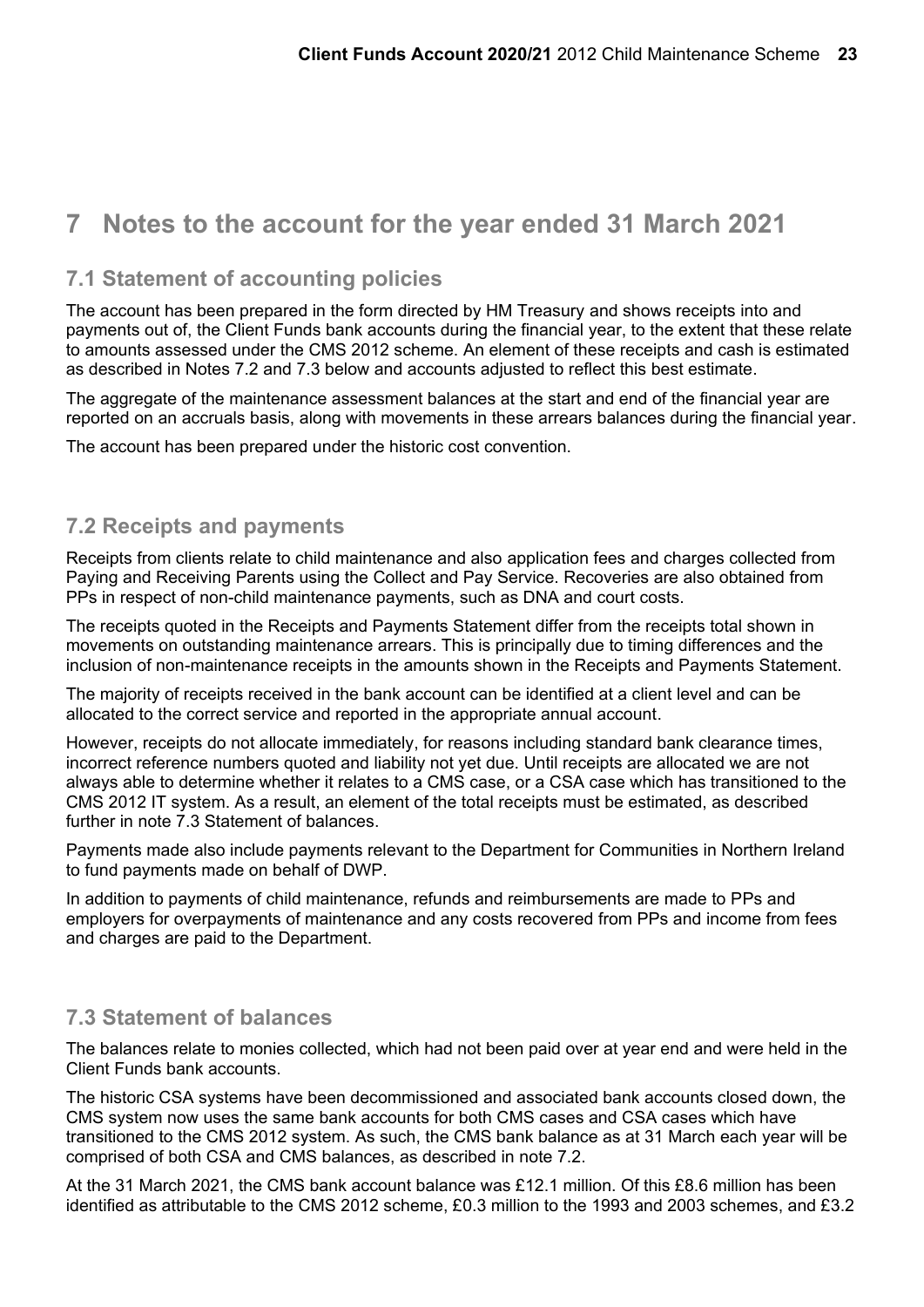million cannot be determined. During the course of 2020/21, 87% of all receipts were allocated to the 2012 scheme. This is the most robust evidence-based approach for apportioning the unallocated balance and therefore 87% (£2.8 million) of the £3.2 million has been included within the CMS 2012 scheme receipts and balance, with the remaining 13% (£0.4 million) included within the 1993 and 2003 scheme accounts.

The total cash balance included in the CMS 2012 scheme accounts is therefore £11.3 million (£8.6 million directly attributed, and £2.8 million apportioned based on annual receipts).

#### <span id="page-27-0"></span>**7.4 Movements in unpaid maintenance**

The following table and accompanying notes explain movements between the opening and closing unpaid maintenance balances:

|                                                   | <b>Notes</b> | 2020/21<br>£000s | 2019/20<br>£000s |
|---------------------------------------------------|--------------|------------------|------------------|
| Outstanding maintenance arrears at start of year  |              | 354,340          | 275,466          |
| Maintenance charged in year and other adjustments |              | 232,138          | 256,276          |
| Amounts written-off                               | ii)          | (9,307)          | (8,502)          |
| Maintenance received in year                      | iii)         | (168, 655)       | (168,900)        |
| Outstanding maintenance arrears at year end       | iv)          | 408,516          | 354,340          |

i) **Maintenance charged during the year and other adjustments.** This comprises: assessments made on PPs during the year; outstanding maintenance arrears transferred to and from the Department for Communities in Northern Ireland. Adjustments can arise from cancelled or terminated assessments; or where the liability has been reduced, for example, as a result of a direct payment between parties being offset against the maintenance due. Once the initial calculation is provided to clients, they are given an opportunity to review and confirm details before a payment schedule is issued. This necessary delay means that some arrears have accumulated before the payment plan is in place, which is usually scheduled for receipt in the first 12 months.

ii) **Amounts written off**. CMG has continued to make use of write off powers granted as part of Write off and Part Payment legislation introduced in 2010. The regulations allow part payment of child maintenance arrears to be accepted in full and final settlement with the agreement of the RP. The regulations also allow child maintenance arrears to be written off in certain explicit circumstances for example where the RP tells us that they do not want the arrears to be collected or the PP has died. If a PP dies and there are arrears of child maintenance outstanding, the CMG can make a claim for those arrears against the estate of a deceased parent, where it is appropriate to do so.

iii) **Maintenance received during the year from Paying Parents**. When a receipt is allocated to a case by the CMS 2012 system, the receipt reduces the outstanding liability of the PP immediately but does not pay out to the RP until funds are cleared. Times vary depending on the method of payment and its associated clearance cycle. The total value of maintenance receipts allocated to cases in 2020/21 was £168.7 million (2019/20, £168.9 million). The principal difference between the value of the receipts in the Receipts and Payments Statement 2020/21, £215.3 million (2019/20, £216.9 million) and those reported in Note 4 is due to the inclusion of non-child maintenance receipts, mainly fees and charges in the Receipts and Payments Statement. Also, the Receipts and Payments statement is prepared on a cash basis so there is a further timing difference between cash being received in our bank account and being allocated to a case.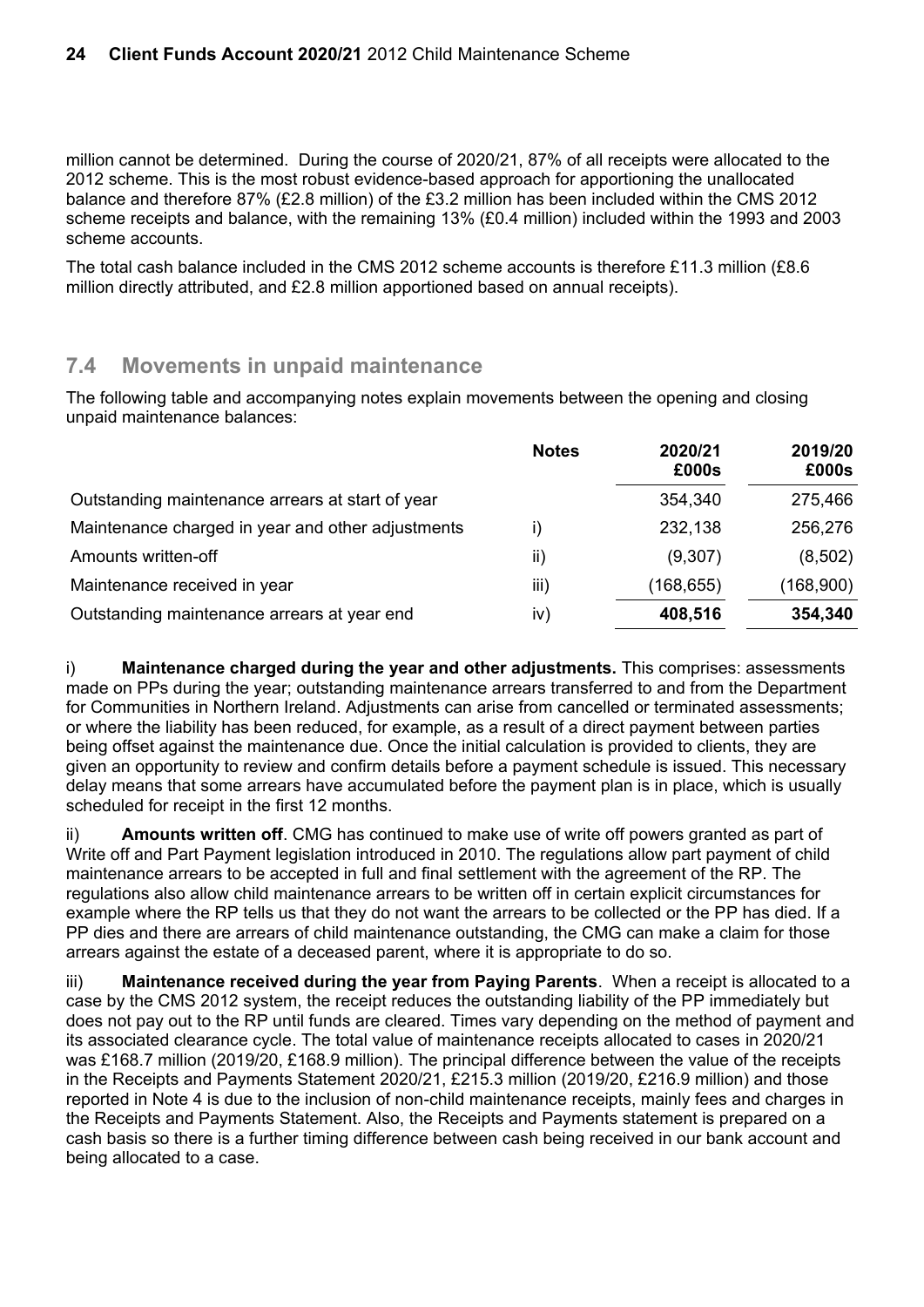iv) **Outstanding maintenance arrears as at 31 March 2021**. This is the balance of outstanding maintenance arrears recognised by the Department, after allowing for maintenance assessments in the year and after maintenance receipts have been deducted.

## **8 Events after the reporting date**

There have been no events after the reporting period.

These accounts were authorised for issue on the date the Comptroller & Auditor General signed his certificate and report.